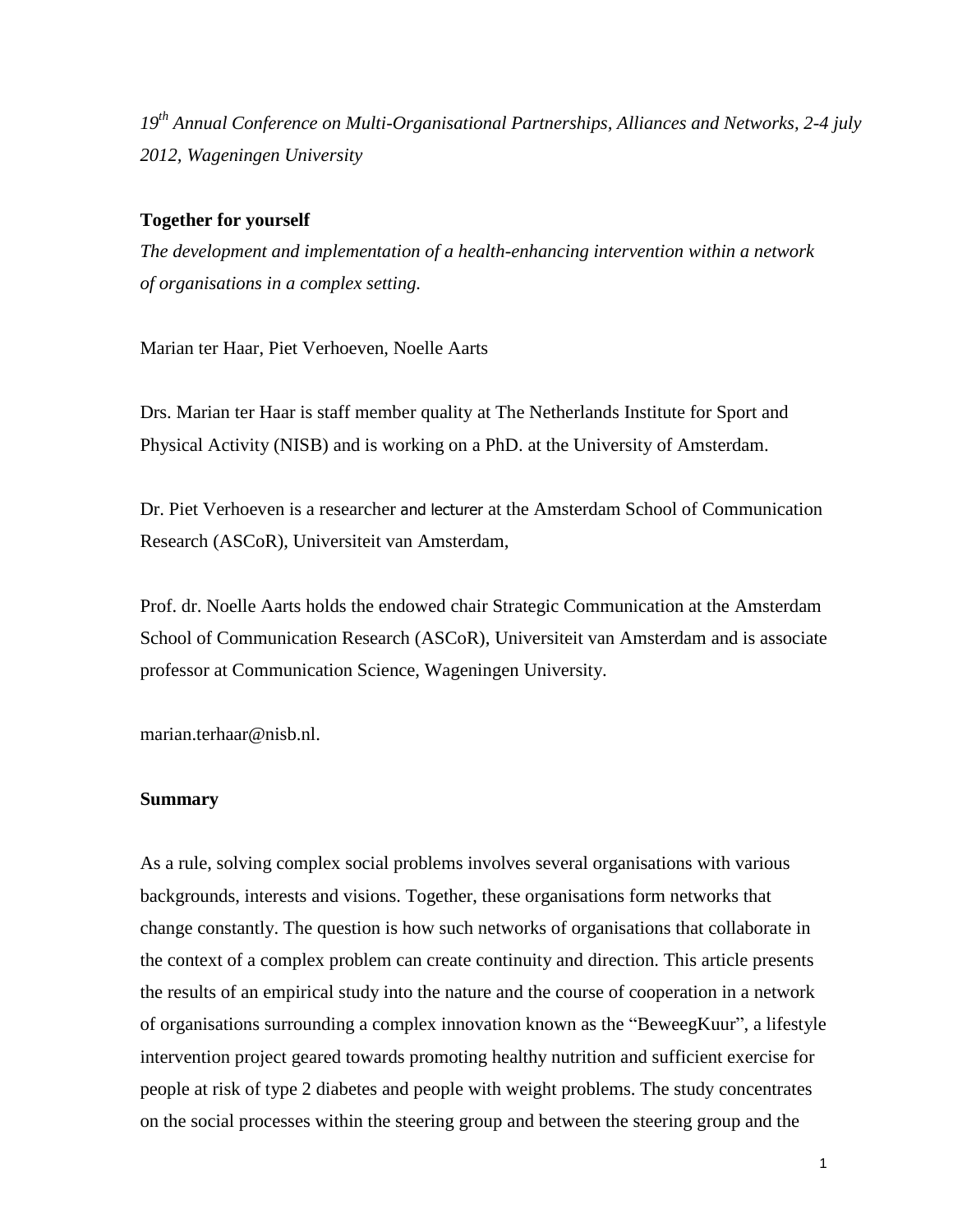larger setting. The central conclusion of the study with regard to the course of events and the interaction in BeweegKuur between 2007 and 2011 is that under the influence of social cohesion, which increases with intensive cooperation, organisations develop a growing commitment towards compromise. This can be explained by the fact that continued cooperation leads to respect and room for differences in connections, position and ambition, with an almost permanent external pressure also contributing to this social cohesion.

#### **Introduction**

In 2003, over 600,000 Dutch people were suffering from diabetes mellitus, 90% of which was type 2. Where diabetes mellitus used to occur predominantly in the elderly, this group is now largely made up of overweight young people. (Baan et al., 2009; Bemelmans, 2008; Poortvliet). The Ministry of Health, Welfare and Sports (VWS) seeks to control chronic diseases resulting from excessive weight by furthering the cohesion between prevention, cure and self-management (Geelhoed, 2010). Policy cornerstones are diabetes and obesity. Apart from furthering cohesion, the government wants to reduce health care costs with the help of preventive lifestyle interventions. One of the initiatives in this area is the development and dissemination of the so-called BeweegKuur, a combined lifestyle intervention (CLI) geared towards changing exercise and nutrition patterns (de Weerdt, Broeders, & Butselaar, 2008; VWS, 2008).

The development of BeweegKuur started in late 2007. The Netherlands Institute for Sport and Physical Activity (NISB) is the project leader and develops and implements the intervention in collaboration with the National Association for General Practitioners (LHV), the Dutch College of General Practitioners (NHG), the Dutch Association of Doctors' Assistants (NVDA), the Royal Dutch Society for Physical Therapy (KNGF), the Dutch Dietetic Association (NVD), the Netherlands Association of Sports Medicine (VSG), the National Association of Organised Primary Care (LVG), the Netherlands Diabetes Association (DVN) and the Netherlands Diabetes Federation (NDF). Together with client VWS, these organisations form a steering group with final responsibility for carrying out the BeweegKuur project.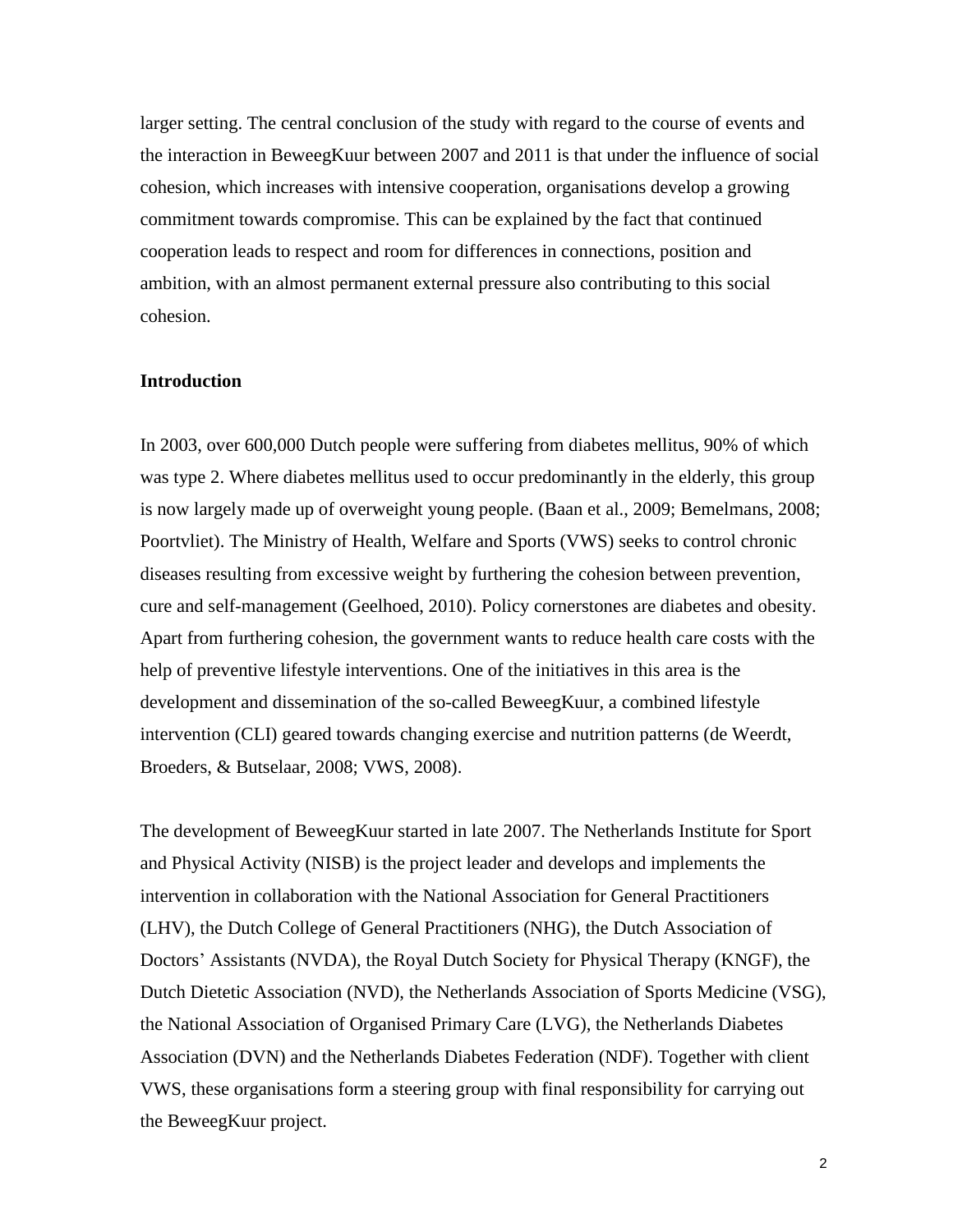BeweegKuur can be seen as an example of a complex (health) intervention involving a great many parties, and developed and implemented in a constantly changing social and political environment. BeweegKuur can also be regarded as a key innovation in the field of health care promotion and disease prevention. In this article, we report on an empirical study of the way in which the relationships between the various players involved in BeweegKuur in the 2007-2011 period gradually developed towards becoming a solid partnership. The research questions are:

How did the interaction process between the steering group members involved in BeweegKuur in the 2007-2011 period evolve? Which meanings emerged gradually about the BeweegKuur? What effect did this have on the development and dissemination of the BeweegKuur? And how can we understand these developments?

We start by drafting a theoretical framework that has in part shaped the empirical study, after which we discuss the study design, followed by the results. Finally, we present the conclusion and a discussion of the study's practical relevance.

### **Theoretical framework**

The theoretical framework is described on the basis of three premises, namely that with a view to achieving certain ambitions, organisations can be understood as: 1) constantly changing networks (2) within which relevant contexts are constructed 3) that are made up of hubs and links.

#### *1. Organisations as constantly changing networks*

As early as the 1970s, Scharpf (1978) highlighted the fact that governments could no longer work without the cooperation of countless other organisations and institutions: policy processes, he wrote, develop a "network-like structure". Meanwhile, about forty years later, the notion that policy is formed through the push and shove of players involved in networks has become widely accepted. Today, networks are the best way of protecting and upholding interests or bringing about social change (Castells, 1997; 2007; 2009).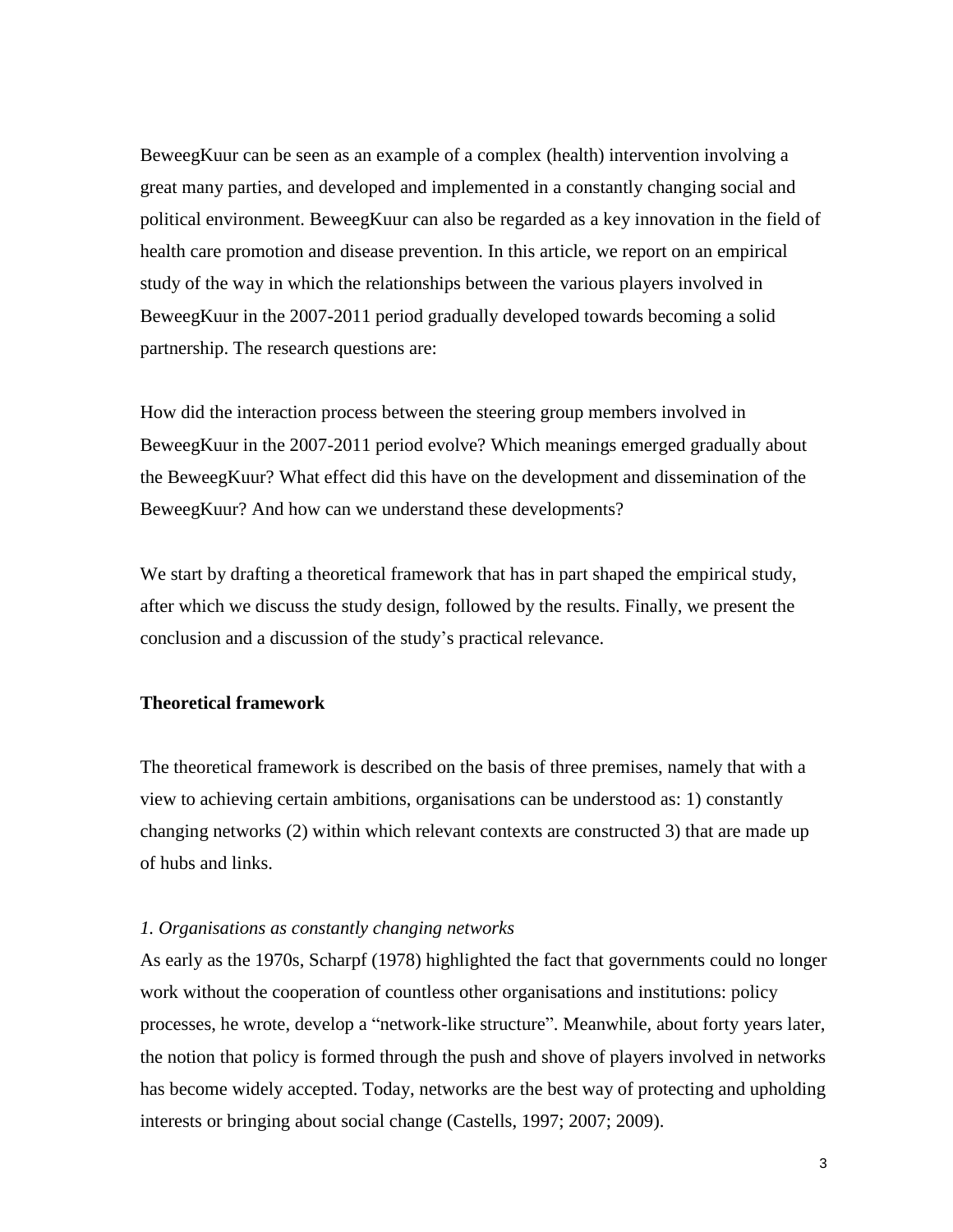Organisations have become socially constructed realities and can be understood as chains of interactions in which people are linked to each another. As Stacey and Griffin say:

"It is through these ordinary, everyday processes of relating that people in organizations cope with complexity and uncertainty of organizational life" (Stacey and Griffin, 2005, p. 3).

Organisations that work together – in the context of developing and implementing innovations, for example – gain experiences that lead to mutual perceptions and a specific way of dealing with each another. Individual and social processes interlock and are mixed in nature: they are based on internal and external conflict because of the urge to serve their own interests, on the one hand, and because of the solidarity that people build when they organise things together, on the other. Organisations learn to collaborate despite, and perhaps because of, differences. Players who collaborate in networks can perceive themselves as belonging to "our group", therefore distinguishing themselves from others, the "outsiders". Gradually, links are made between players within "our group" and they develop ambitions, perceptions, patterns and mechanisms that become visible through conversations and in writing (Elias, 1994). In the literature on chaos and complexity, these patterns are regarded as the result of self-organisation, shaped in chains of interaction (Coleman et al, 2007). Castells (2007) defines communication in such networks as the process of interactively constructing identity, content and results. Leeuwis & Aarts (2011) also see a key role for communication in the development of innovation:

"We established that innovation is a collective process that involves the contextual reordering of relations in multiple social networks, and that such re-ordering cannot be usefully understood in terms of 'diffusing' ready-made innovations. Hence we concluded that we need to think about communication as playing a role in innovation development and design". (p. 29)

Conflicts, negotiations and cooperation are always the preliminary result of the collective debate about what is happening and its implications for mutual relations. A willingness to compromise is a strong structuring factor here (Blumer, 1954).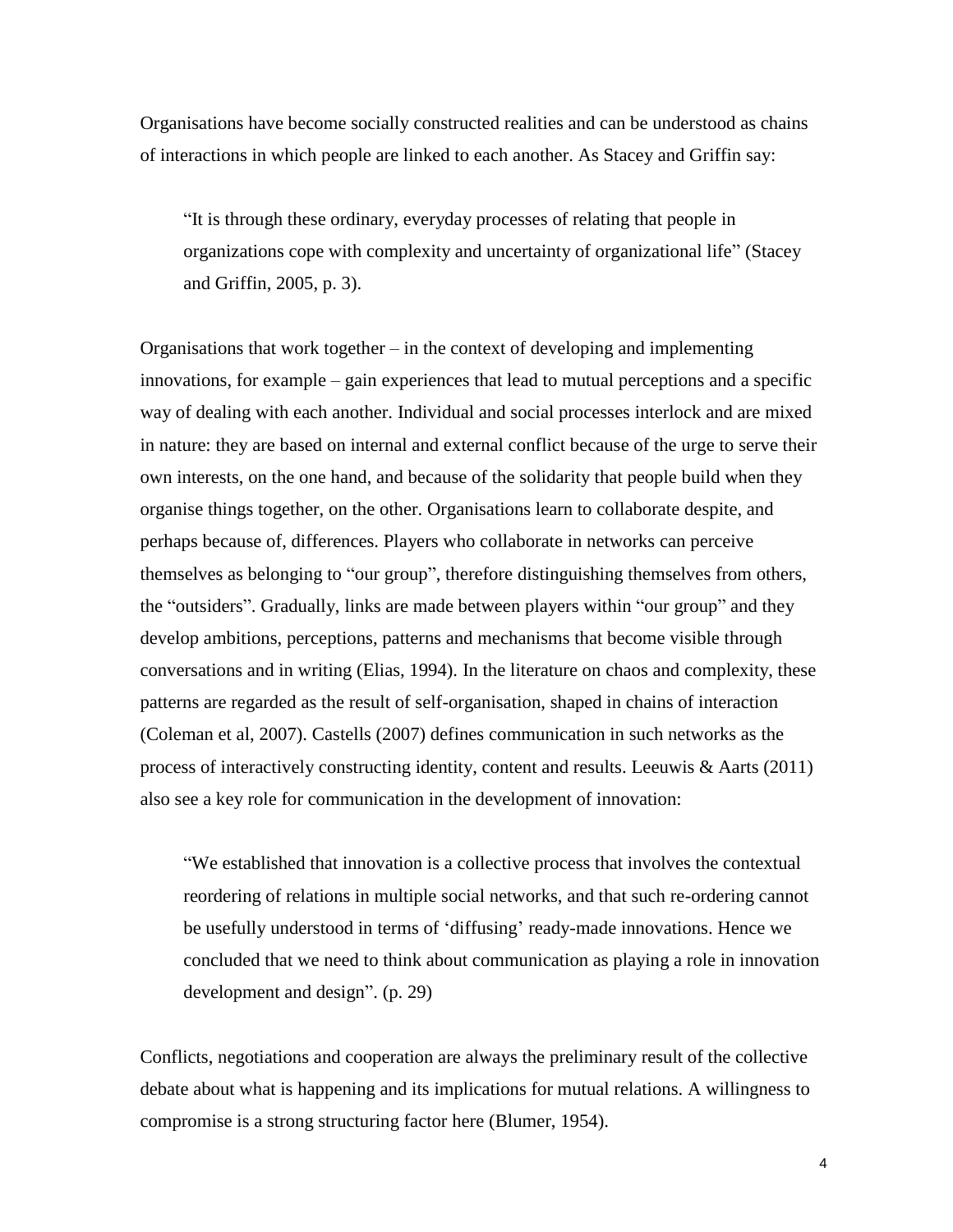In summary, the premise describes: approaching organisations as networks, a social world built of endlessly progressing processes without a fixed result. These processes are characterised by the interaction between ambitions, mutual relations and what happens around them (Aarts, 2009). The more intensive the cooperation between those involved and the stronger the relationships built, the more they appear to be willing to compromise with regard to what is happening and how to deal with that. The first sub-question therefore is:

How does the willingness to compromise become visible in the ambitions emerging from interactions and how can we understand the process whereby these compromises are actually reached?

#### *2. Actively constructing contexts*

In his actor-network theory, Latour (1987) identifies two phenomena that play a part in the construction of a decision in a discussion. Patterns and mechanisms that characterise the mutual relationships in the network and the relationships between the network and the setting come about as a result of habits, trends and unwritten rules that people gradually develop in interactions. Objects, texts, formal rules and values also play a part. The consequences of change are concretised in conversations by relating them both to people's behaviour and to products. A network survives by constantly adjusting the interpretation of these phenomena according to what happens around it. This process is known as contextualisation. In *"Aramis or the Love of Technology*" (1996), Latour illustrates this premise by describing how a network of organisations develops a new, automated transport system for trains in Paris called "Aramis". As the process evolves, "Aramis" because so self-evident that the project has significance in itself and the discussions about it can be closed. "Aramis" thus becomes a *black box* that functions as a strong hub in the network. In Latour's actor-network theory, objects such as Aramis create key patterns and mechanisms in the process. People come and go but the objects create a collective benchmark that is needed to shape the innovation. According to Latour, contexts are constructed at the same time as interventions. He argues that the success of a project does not depend so much on the (given) context of a project as on the capacity of the actors to interpret an innovation, to give it meaning and to construct a context for it. This does not work if people are not

5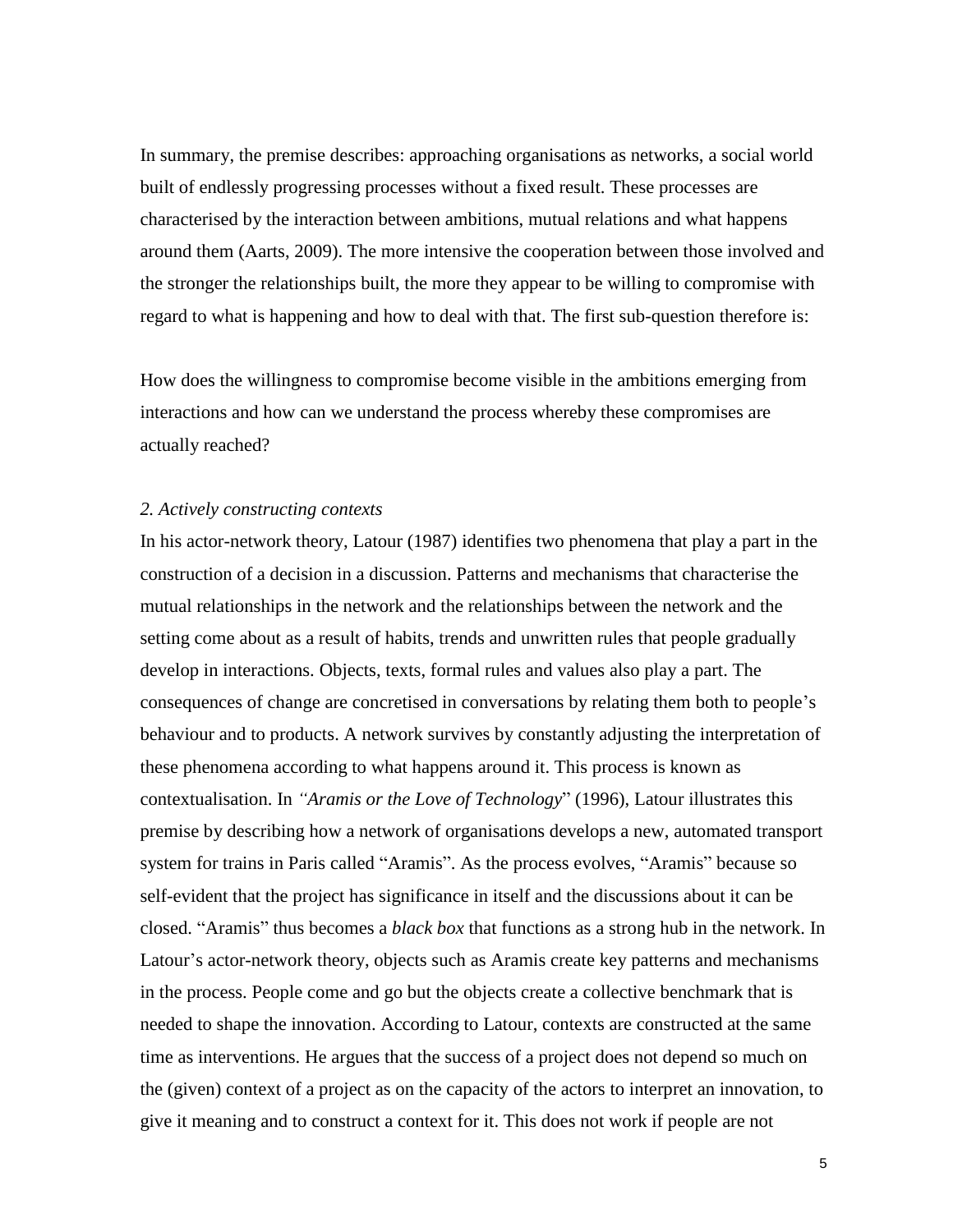prepared to compromise:

"The only way to increase project's reality is to compromise, to accept socio technological compromises. The good scrabble player is not the one who uses permutations to get terrific words on his rack, but the one who succeeds in making good placements on the board, even if the words are shorter and less impressive", (Latour, 1996, p.99).

Latour's theory says that contexts, just like people, have connective capacity and give meaning to cooperation. Latour describes how compromises become concrete in contextualisation for those aspects of an intervention that are relevant to those involved. Gladwell says that the *stickiness* of an intervention is a key to the success of its dissemination; the idea or the approach must always stay in people's mind and so contribute to conversations about it or its dissemination (Gladwell, 2000). Phenomena such as contextualisation and *stickiness* may also be applied to the BeweegKuur. This leads us to the second sub-question:

Which contexts do players in the BeweegKuur construct and what effect does this have on the cooperation in the steering group?

#### *3. Links and hubs in a network*

A network is seen as a collection of people who, through social interactions, try to uphold a certain definition of a situation by highlighting certain information and hiding other information (Goffman, 1990, p. 108). The interactions in the network result in patterns of coalitions, controlled by mechanisms such as attracting and repelling. For their part, the links and the hubs in a network impact the contextualisations of the definitions of the situation. In networks with strong links, people have gradually started thinking and talking in the same way and the agreement about the definition of the situation in which they are is profound. Ford (1999) speaks of interpretative communities:

"It is possible to consider organizations as networks constituted in and by conversations. Accordingly, producing and managing change involve shifting that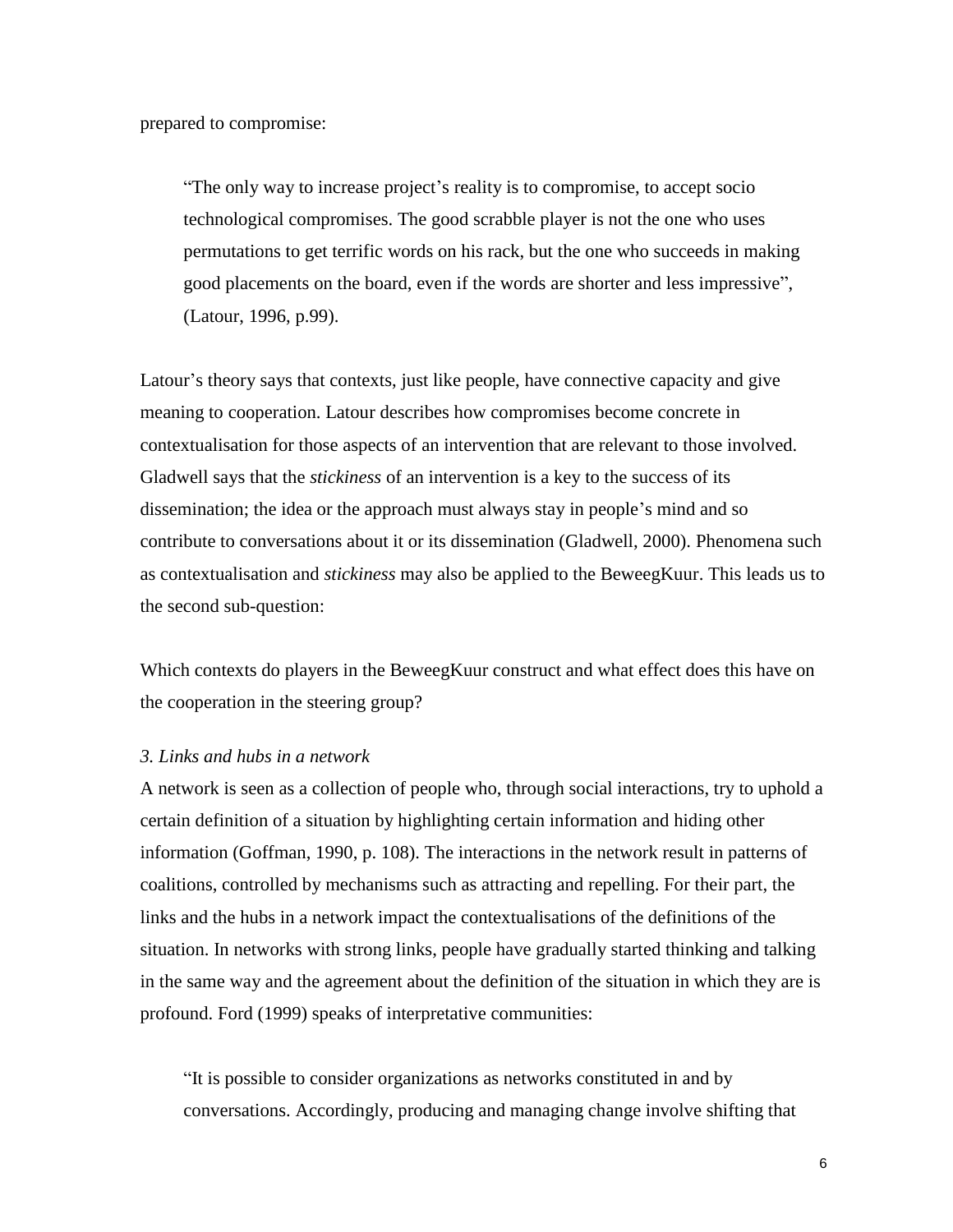network of conversations by intentionally bringing into existence and sustaining "new'' conversations while completing (and removing) current conversations", (1999, p.496).

Networks cluster around a limited number of close links of organisations. If the number of links in a hub increases exponentially, the number of links that are outside it will also grow at an enormous rate (Barabasi, 2002). A development such as this points to a transition of the network towards what sociologists call a *community* and mathematicians a *giant*:

"The network, after placing a critical number of links, drastically changes. *Before*, we have a bunch of tin isolated clusters of nodes, disparate groups of people that communicate only within the clusters. *After*, we have a giant cluster, joined by almost everybody", (p.118).

Both close and distant links are important for effectively disseminating behavioural change (Christakis and Fowler, 2008). Gladwell (2000) stresses that some people with specific competences and/or specific positions have a greater role in disseminating innovations than others. He distinguished between *connectors*, *mavens* and *salesme*n. *Connectors* are important because they know a lot of people from different worlds, subcultures and niches, and know how to link them effectively, which is crucial for disseminating ideas and innovations. Organisations can function as *connectors*. The positioning of organisations as hubs in a network is relative and changeable because in every new interaction, the competences and the position of an organisation gain new significance (Goffman, 1990). Boutellier (2011) says that "institutions" such as health care, education and government have the capacity for gravity and verticality, which means that their networks are transient and less fluid. In connection with this, Castells (2007) stresses that the impact of institutions is linked to two crucial mechanisms; the possibility of programming networks' goals and linking different networks with more or less the same goals.

In short, both the strength of the links and the impact of hubs in a network differ and are constantly subject to change. Loosely-knit links are important for disseminating innovations and tightly-knit links are important for forming interpretative communities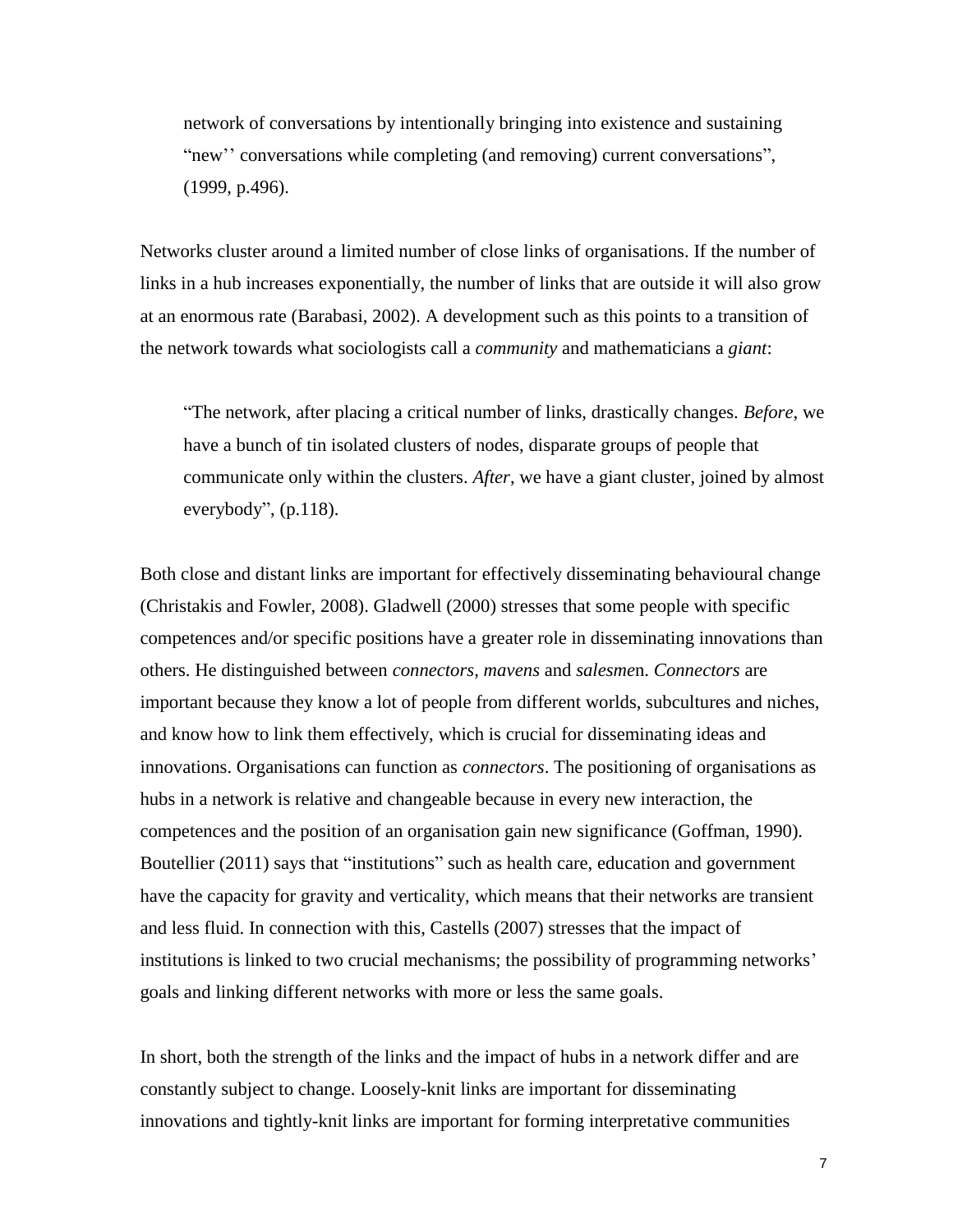(Granovetter, 1983). Strong hubs influence the relationships and the constructing of context. The third and fourth sub-questions therefore read:

What is the nature of the links and the hubs in the BeweegKuur steering group as they emerge throughout the cooperation and how do they relate to the network?

#### **Study design**

This study of the dynamics in the cooperation in a network using a reconstruction of events in relation to the BeweegKuur between 2007 and 2011 is exploratory in nature. No theories or hypotheses are examined. An interpretative approach with the case study (Flyvbjerg, 2006; Yanow, 2006) as research method has been chosen to understand how cooperation in the network functions. An interpretative approach implies that we live in a world in which various people can have different perspectives and interpretations of the same phenomenon. This is an in-depth study of the significance of ambitions, the links, the contextualisations and the compromises that develop through interaction in the steering group and with the environment for the development and dissemination of the BeweegKuur in a period between 2007 and 2011. Flyvbjerg (2001) argues: "*practical rationality and judgment evolve and operate primarily by virtue of deep-going cases experiences*", (p.135). We use the case study to gain insight into a complex cooperation. This is a single case in which 108 documents were successively analysed, a number of group discussions took place and eleven semi-structured interviews were held. These interviews were transcribed and then, in various rounds, coded. The findings of this coding were then interpreted to establish patterns and mechanisms. See table 1 for an overview of the data collection, the methods and the research procedure.

This study is limited to the strategic top of the BeweegKuur; regional and local partners and users of the BeweegKuur will be involved in a follow-up study.

## **Findings**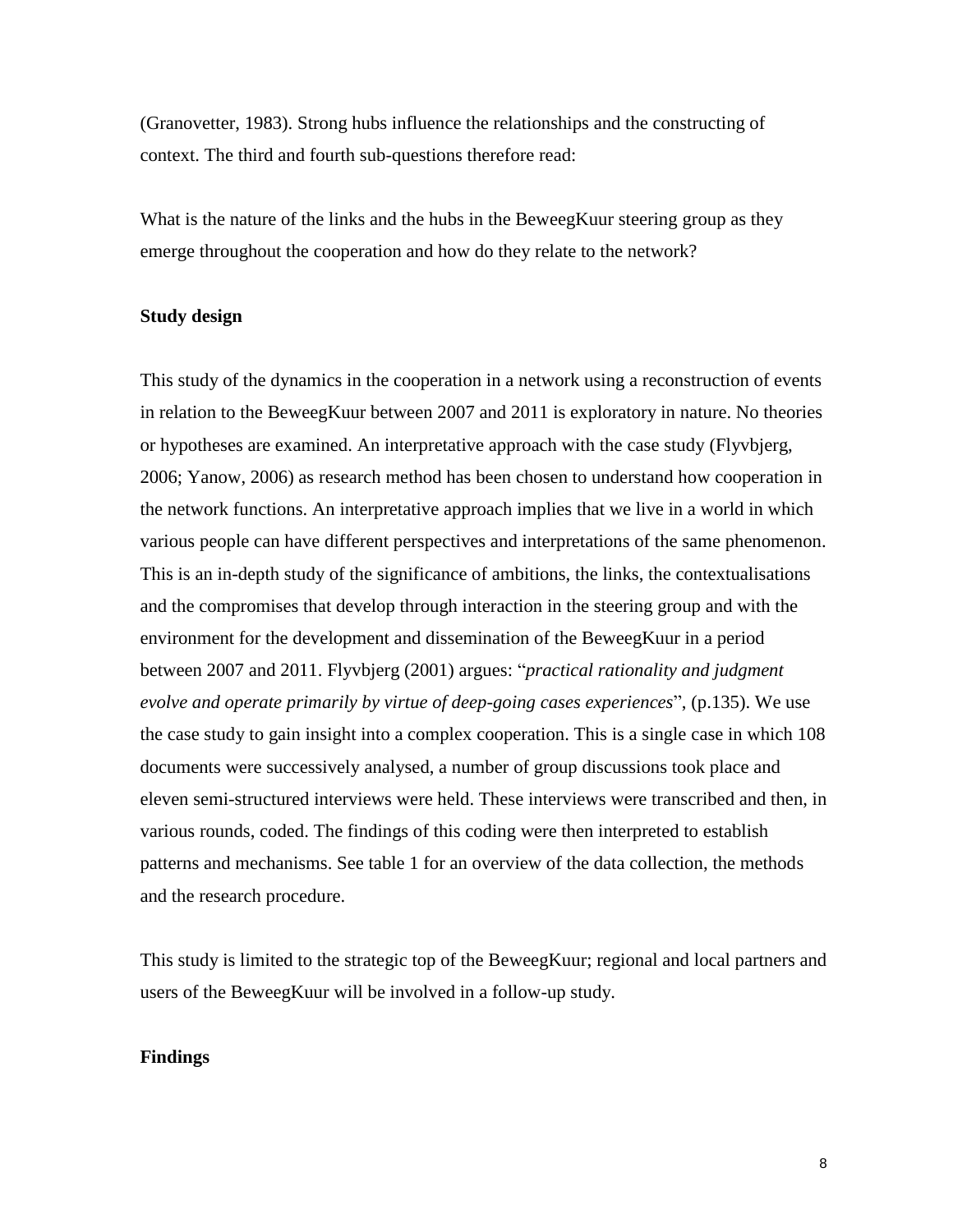The story of the BeweegKuur between 2007-2011 can be described in four periods: a prologue (to 2007), two main episodes (September 2007 - 2009) and an epilogue (2010). A timeline has been assembled for each period showing the events that were crucial for the direction in which the BeweegKuur developed during this period, including the ambitions of and the relationships between the organisations involved.

#### *Prologue: The time is ripe for an exercise protocol (to 2007)*



Figure 1: Key events concerning the BeweegKuur up to 2007

Since the start of the new millennium, the number of ambitions geared to promoting an active lifestyle in the Netherlands has increased. Examples include "Bewegen op Recept" (2002) (Exercising on Prescription), "BigMove" (2003), and "Van Klacht naar Kracht" (2007), (From Complaint to Strength). Policy formulation in this field has also increased at the Ministry of Health, Welfare and Sports (VWS), as evidenced in the memos: "Sport, Bewegen en Gezondheid" (Sports, Exercise and Health) in 2002 and "Kiezen voor gezond leven", (Opting for a Healthy Life), in 2006. Most BeweegKuur partners meet up when developing a sports offering for people with chronic diseases and in the "Huisartsenzorg in Beweging", the GP Care on the Move partnership that was set up on 17 July 2007. This partnership formed the starting point for the later steering group of the BeweegKuur. We see in the field of health promotion a growing but fragmented number of ambitions with exercising as health-enhancing intervention. Bit by bit, the interaction and the link between the separate organisations got underway.

*Episode 1: Investigation of the underpinning of the cost effectiveness of the protocol* (September 2007 to autumn 2008)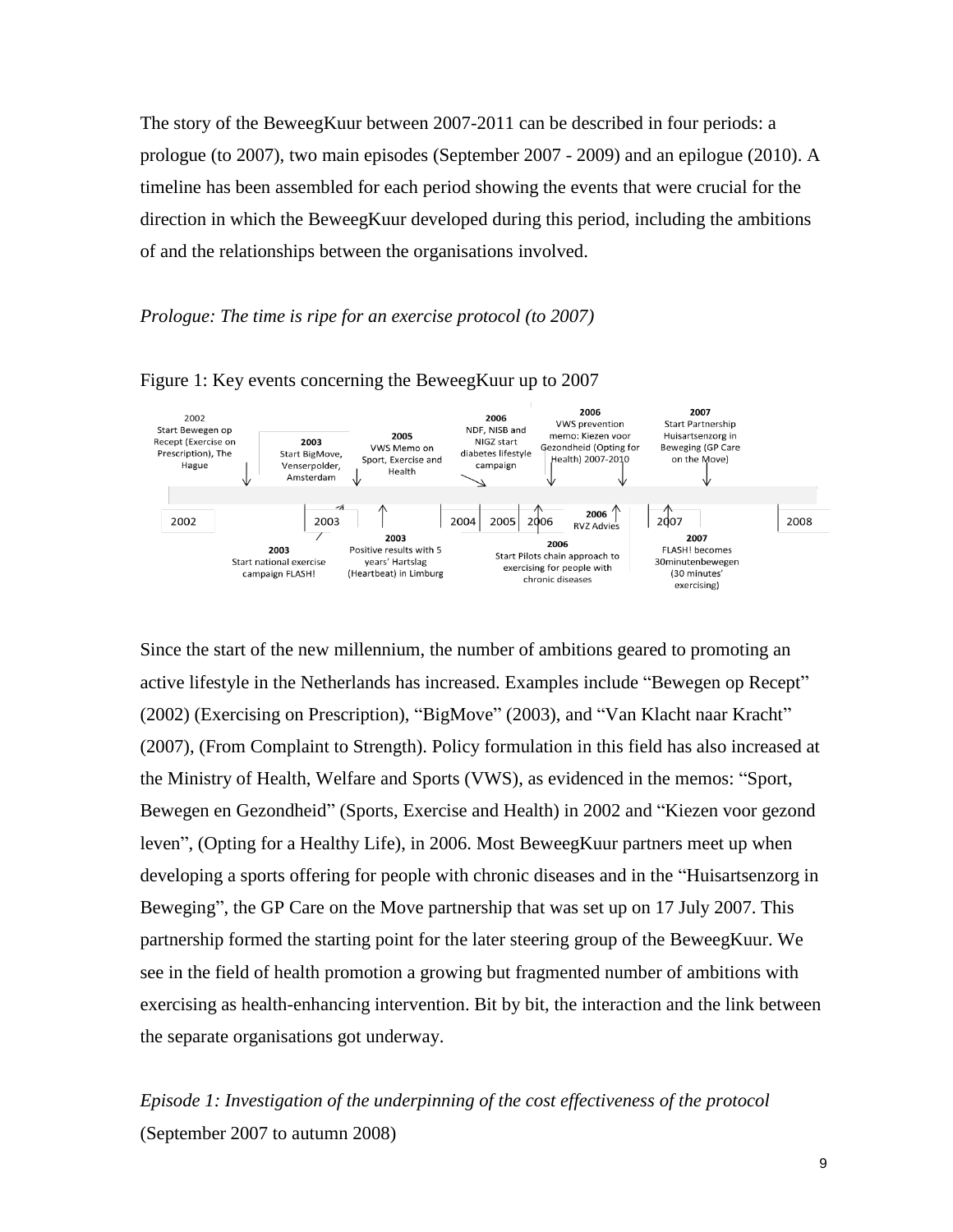

#### Figure 2: Key events around the BeweegKuur from September 2007 to autumn 2008

The first episode of the story starts in 2007 with a consultation between NISB and the Ministry of VWS about the ambition of enabling an exercise intervention that meets the requirements for inclusion in the basic health insurance package and that can be realised within the period of office of the Balkenende IV government. Existing interventions form the inspiration for a new exercise protocol. A project leader started setting up a project structure in October, including a steering group with responsibility for the entire project. In December, the National Association of Organised Primary Care (LVG) and sports commissions (sportraden) joined with a view to future implementation of what by late 2007 the parties involved termed the "BeweegKuur". The partnership GPs on the Move got involved and some of its members were invited to join the steering group. In early 2008, the then Minister for VWS, Klink, gave the signal to start developing a definitive protocol. All organisations involved had specific ideas about and interests in a protocol like this, and, for the time being, they certainly did not follow the same view. LVG said about this:

"There are parts where institutions' interests meet, simply because formally this often diverges but because you are talking to the right people you can get quite far", (R4)

VWS wanted to have rapid access to the cost effectiveness of the protocol and so accelerate its inclusion in the basic package. GPs and physiotherapists considered it essential that the interventions offer guarantees for health effects. The implementation parties in the steering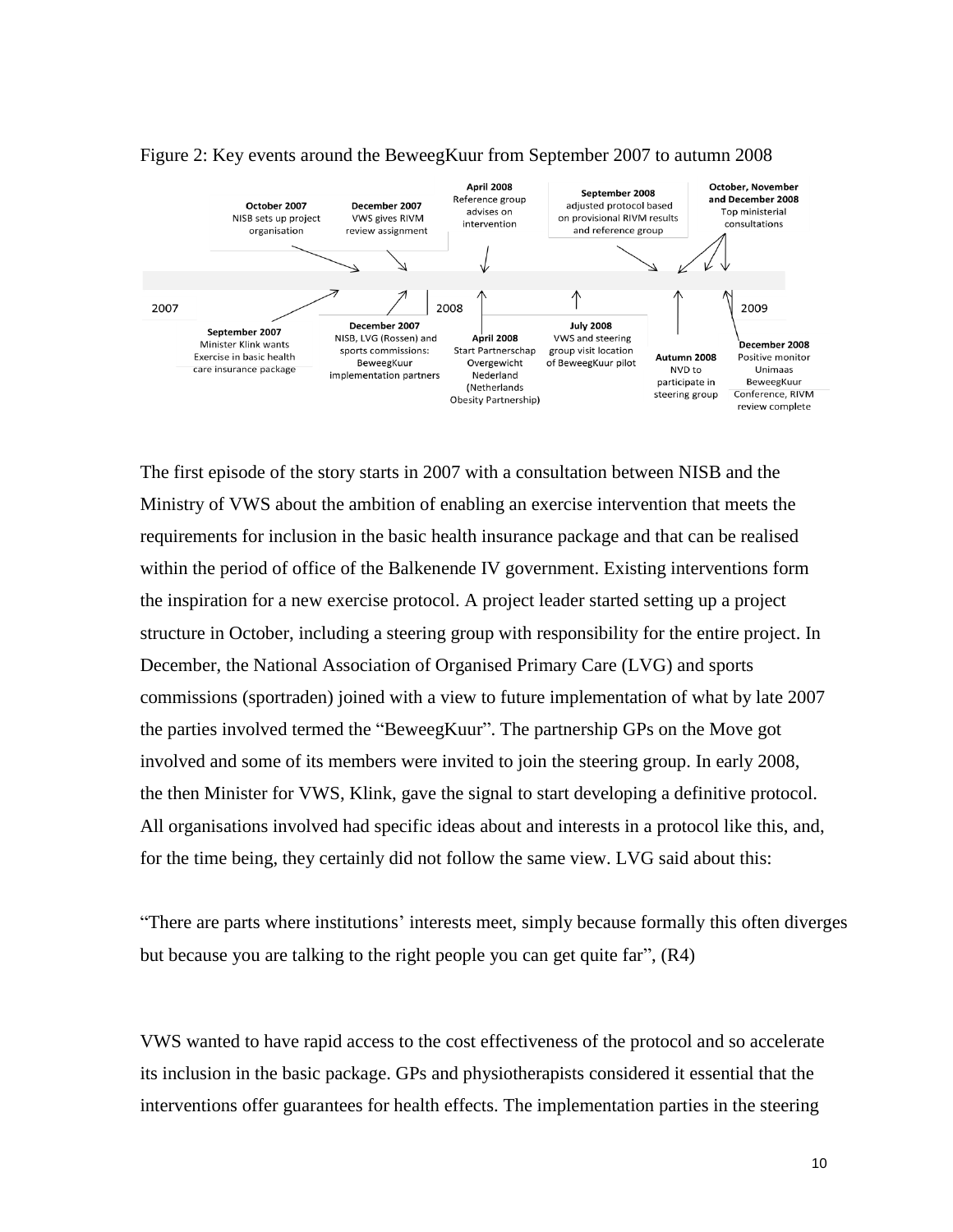group wanted to rapidly expand the previously launched test pilots with a view to the intended national introduction, a key condition for introducing an exercise intervention in the basic health care package in 2011. A reference group was set up and given the remit to provide the project management with solicited and unsolicited advice concerning the scientific aspects of the programme and the relationship between research, public health, and care and policy. Prominent scientists and policy advisers also became involved, expounding on dilemmas that also play a part in the steering group. Partly under the influence of the discussions in the steering group and the various perceptions of the requirements for the protocol, VWS asked the National Institute for Public Health and the Environment (RIVM) to conduct a review study of "model simulations with cost effectiveness of advice on exercise and diet for type 2 diabetes". This initiative offered scope for working towards compromises by jointly defining a protocol, as well as offering sufficient support for starting the test pilots. The study, and the subsidy awarded for the BeweegKuur, served as a welcome collective ambition: to create some space and postpone negotiations about definitive choices and compromises in what was an uncomfortable and still rather tentative and chaotic collaboration.

This first episode shows that the collective interests of the players involved is the fact that there is an intervention at all. No agreement was reached at that point as to what the structure of an intervention would actually involve. There were as yet only few clearly defined links or hubs, people held their fire and waited. The results of the review study by the RIVM in the autumn of 2008 marked the start of a new period.

*Episode 2: Network forming* for rapid implementation (autumn 2008- late 2009)

Figure 3: Key events around the BeweegKuur from September 2008 to autumn 2009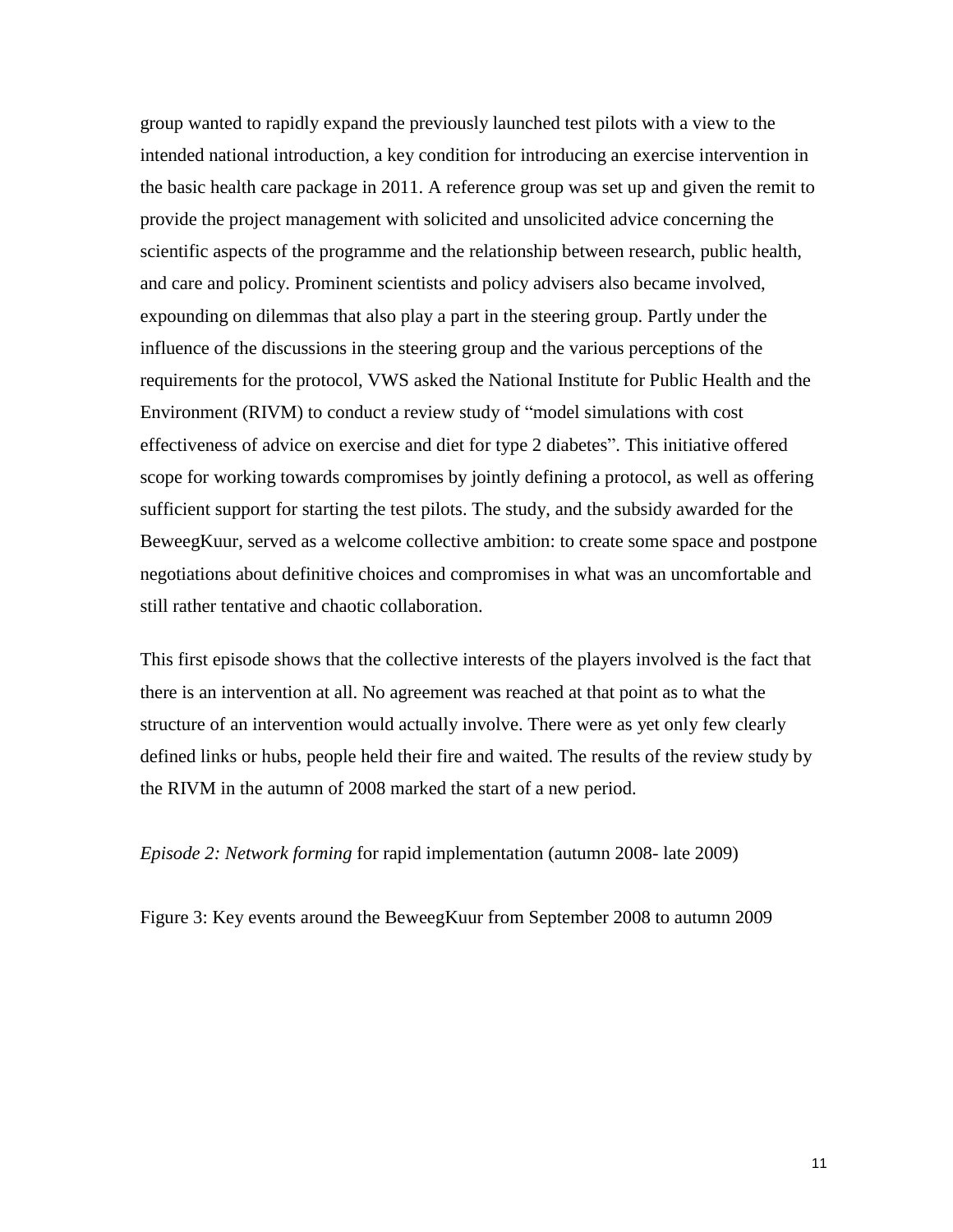

The VWS research question for the RIVM concentrated on the costs and effects of supervising the national introduction of three intervention packages for people at risk of DM 2. The RIVM review concluded that for two intervention packages there was hard evidence for cost savings, up to 800 euros, and that evidence was lacking for the third and most expensive package. One explanation for this was sought in the lack of good trials above 800 euros. The RIVM advised extending the target group by adding overweight people and people with comorbidity to lend credibility to evidence for the cost effectiveness of the BK. The RIVM also advised emphasising the combination of nutrition and exercise because hard evidence of effect had been found for this combination. That was not the case for exercise on its own. At the end of 2008, three top consultations headed by the Director General of VWS were held between NISB, ZonMw (health research and development), the RIVM and advisers of the Health Care Insurance Board (CVZ). They discussed the RIVM study and the effectiveness and implementation of the BeweegKuur. A VWS party involved:

"There is an area of tension, with the Sport and the Health Care Insurance departments responsible for managing the insured package following the cost-effective line, and the Public Health Care department tending more towards the customised care line. That makes the discussion rather complicated. The original premise hasn't changed, rather it's been accentuated". (R11)

The top-level consultations did not manage to reconcile the two lines within the Ministry of VWS. After the discussions at the Ministry, the RIVM advice led to a compromise in the steering group about the protocol, which included a greater focus on nutrition and group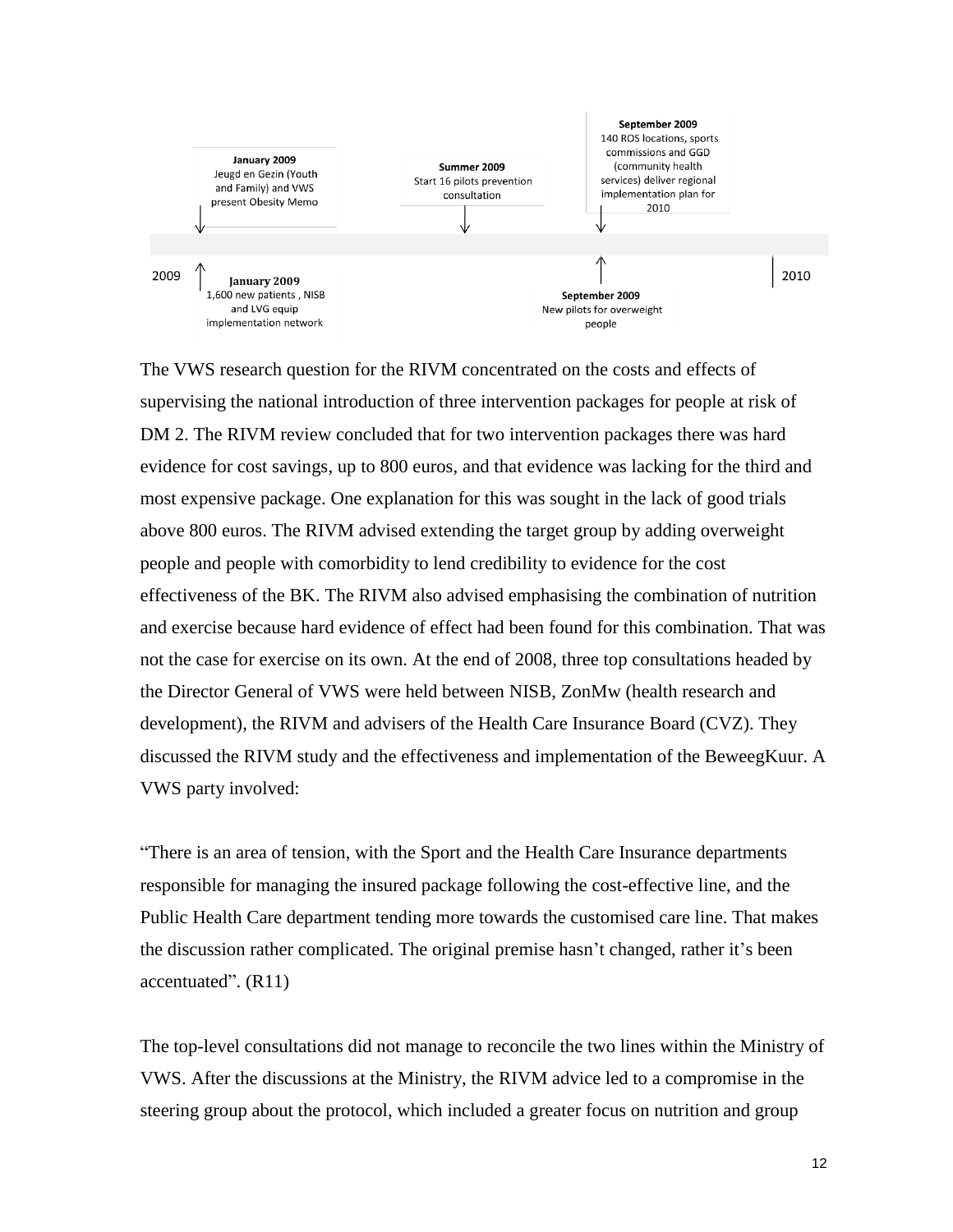supervision. Research into the group with obesity and comorbidity was commissioned, thus postponing the indication for the highest-risk group. The steering group reached consensus on including the Dutch Dietetic Association (NVD) in the group. Although the RIVM advice moved the protocol *development* somewhat to the background, a divided attitude remained in evidence in the steering group. The physiotherapists and dieticians in the steering group considered the development of the care standard /development of the Netherlands Obesity Partnership (PON) as an ambition that can safeguard its interests. They used the RIVM advice to lend this perspective credibility and thus cast doubt on the prevention perspective concretised in the BeweegKuur, favouring "customised preventive care". The Ministry:

"Because of the connection with obesity, the care standard has gone through a development vis-à-vis PON. The care standard people think that the BeweegKuur rides roughshod over the care standard. That neurosis affects everyone who is concerned that there is no customised care because it has to be customised care ". (R11)

Where the specific ambitions of the care experts were given the leeway to contribute to protocol development at the start of the project, the implementation partners LVG and NISB took over control at this stage and the implementation programme was given priority. For the relaunch on the basis of the RIVM advice, external developments exacerbated the tension in the steering group about the priority perspective: prevention or "customised preventive care". The top-level consultations supported the attention of the implementation organisations for achieving national coverage and for cost effectiveness as normative in preference to the message of "customised preventive care" that PON championed and that was being propagated by some care organisations in the steering group. By this stage, the Ministry as commissioning body took care of consolidating the position of the implementation organisations. At that point, that had a positive effect on the support for the BeweegKuur in the steering group because it offered scope for a range of definitions and contextualisations regarding the intention of the BeweegKuur. The PON and the steering group continued to develop interventions, independently of each other. From January 2009, the implementation of the BeweegKuur was scaled up, and within a year the BeweegKuur was introduced in 150 regions.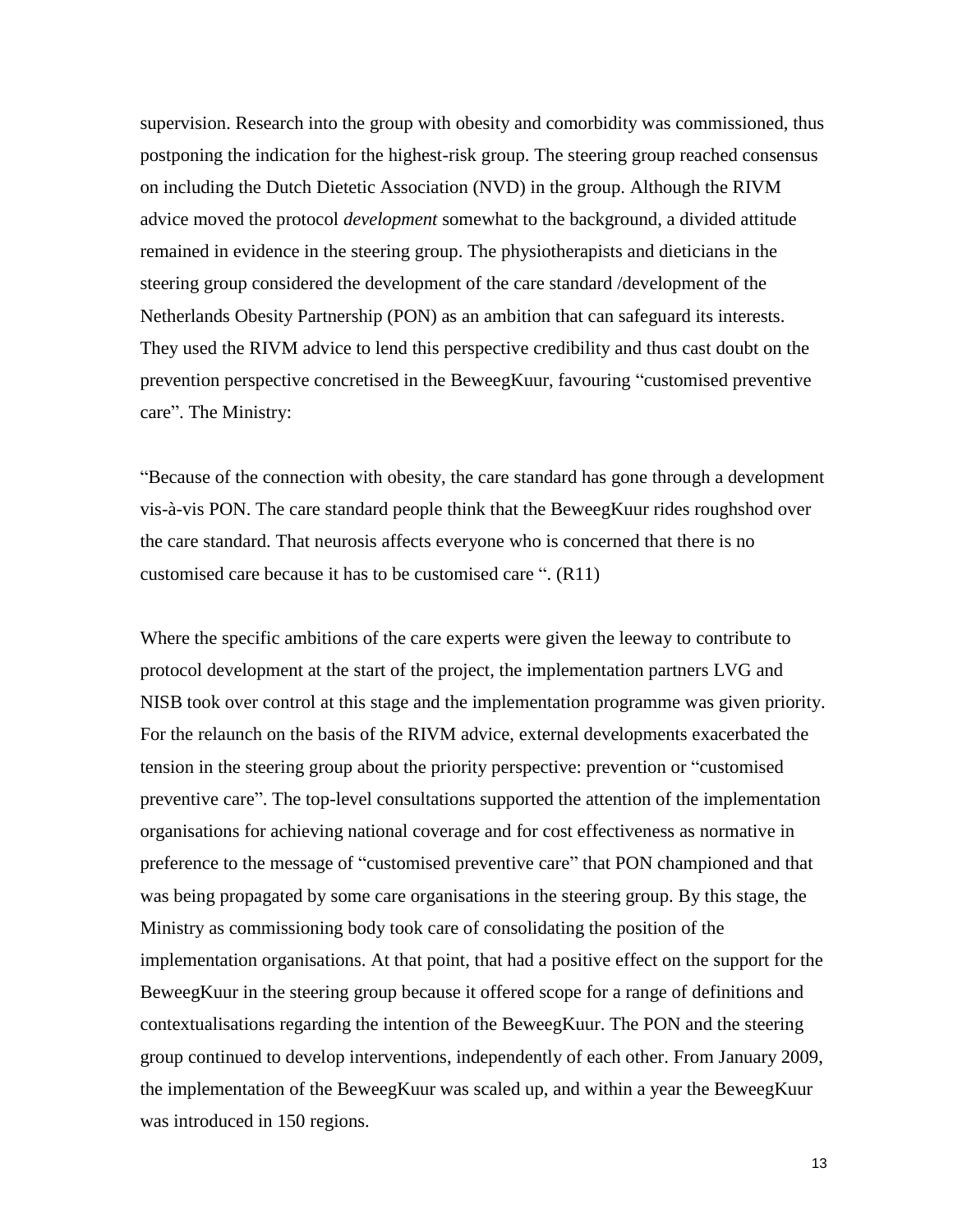New differences of opinion arose in the steering group leading to conflicts about the implementation approach. The experts (LHV, NHG, VSG, NVDA, NVD and KNGF and the Ministry) needed rationalisation and standardisation, while NISB and LVG, who were introducing the BeweegKuur, wanted to have the process set up through push and shove in the local networks. The speed of implementation and the major local differences became a subject of debate. LVG said about this:

"It can only take place locally. At the 150 locations where this is being done you lay a foundation, and there's no going back on that. You're going to get some chaos as there's no planned roll-out, it just happens. And we don't know what direction it's going to take, but that doesn't matter, it can't be turned back. As long as the local networks just drive it forward". (R4)

Differences in insight about what is happening and what the right arrangement is were gradually overcome by the BeweegKuur itself. Meanwhile, the BeweegKuur served as a collective benchmark for contextualisations, it was a concretised compromise within the steering group and in the communication with the environment. The continuity of the project was temporarily guaranteed because it offered scope for all issues: the perspective of "customised preventive care" and the issue of the local prevention approach. Both coalitions had representatives who got on well, needed each other and were closely connected both to the other partners in the network and those outside. The NISB was a strong hub between VWS and the broad network, supported by its strong binding position in the steering group. The GP was the gatekeeper for the BeweegKuur in the local network, making the Dutch College of General Practitioners (NHG) and the National Association for General Practitioners (LHV) another powerful hub in the entire network. It emerged from the interviews that the GPs took up a firm position in the steering group. The smaller participants such as the umbrella organisations of the doctors' assistants (NVDA) followed the GPs (LHV, NHG) in the debate, and the dieticians (NVD) looked towards the physiotherapists where their position was concerned. The local successes of partnerships in which GPs were already involved led to the NHG and LNV committing to the implementation strategy of the NISB and LHV. The NHG: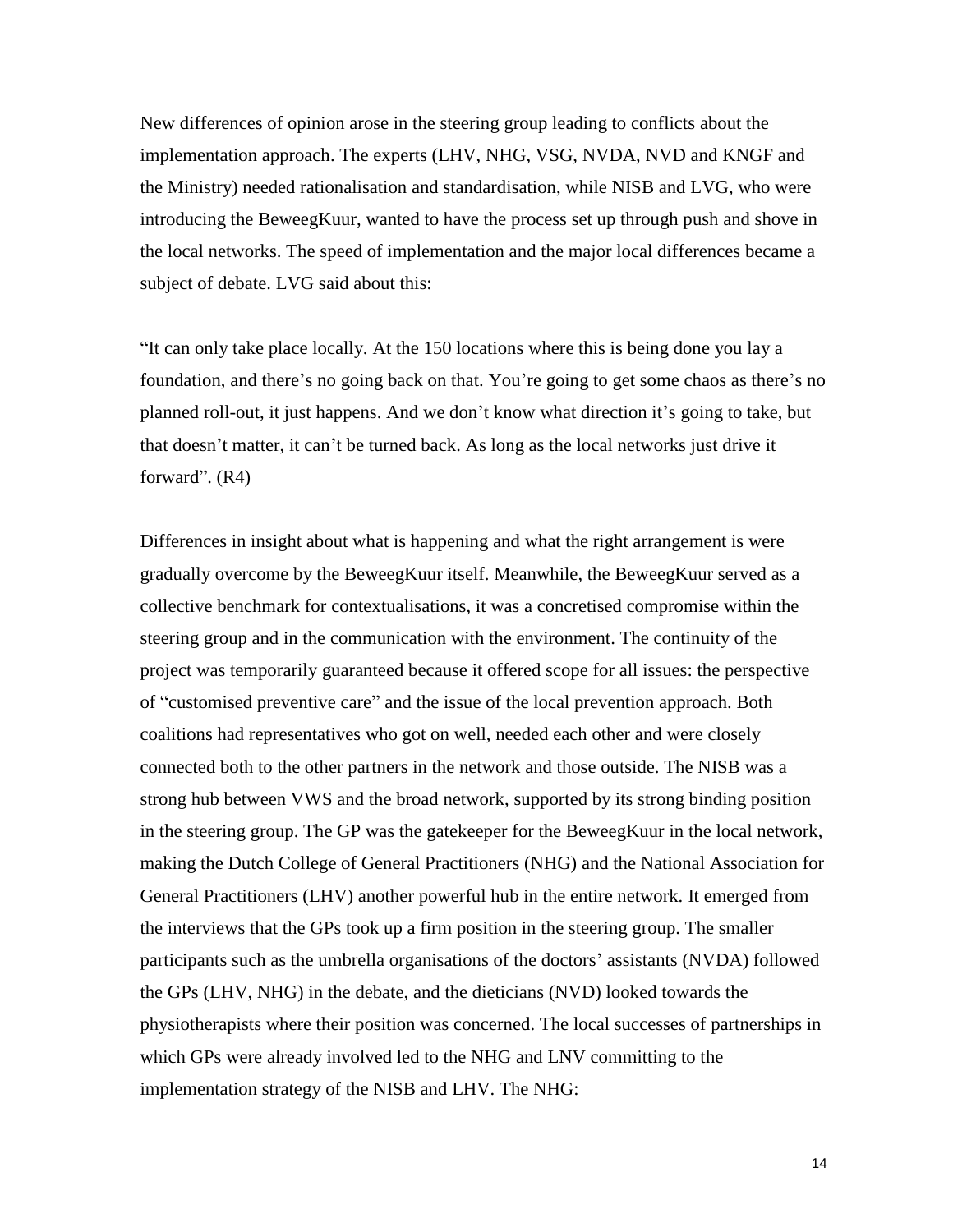"85% of members say that they have some form of ongoing lifestyle intervention geared to exercise. BeweegKuur or BigMove or some such, although we might well wonder what people understand by this but I can't compare it to what they did four or five years ago. I think this is very high and hadn't expected it, you think that can hardly be true but apparently there's far more going on than we think". (R6)

As the implementation progressed, nationally more and more organisations got involved, events and achievements succeeded one another, the approach was a matter of practical concern and it grew by being implemented in the local networks, as process evaluations conducted by Maastricht University showed (Helmink et al., 2008, 2009, 2010). The steering group members liked to meet up and the atmosphere at the meetings was good, it was repeatedly said in interviews. The engagement grew and a point was reached where the entire steering group explicitly committed itself to the modus operandi, despite the still visible differences. There were countless possibilities for identifying with and contextualising the BeweegKuur, the scope for different local interpretations was large. In short, the analysis shows that at the end of the second stage, the BeweegKuur as object had progressively become a *black box*, a collective benchmark with a strongly connective meaning in the steering group as well as in the implementation network. Countless organisations had now become the "owners" of the BeweegKuur. The GPs and the NISB formed strong hubs in the broader network of the BeweegKuur and with their strong and multiple connections in the network, they appeared to have a vertical influence. The fall of the Balkenende IV cabinet in February 2010 heralded the beginning of a new episode:

## *Epilogue: 2010, Year of the truth And now what?*

Figure 4: Key events concerning the BeweegKuur in 2010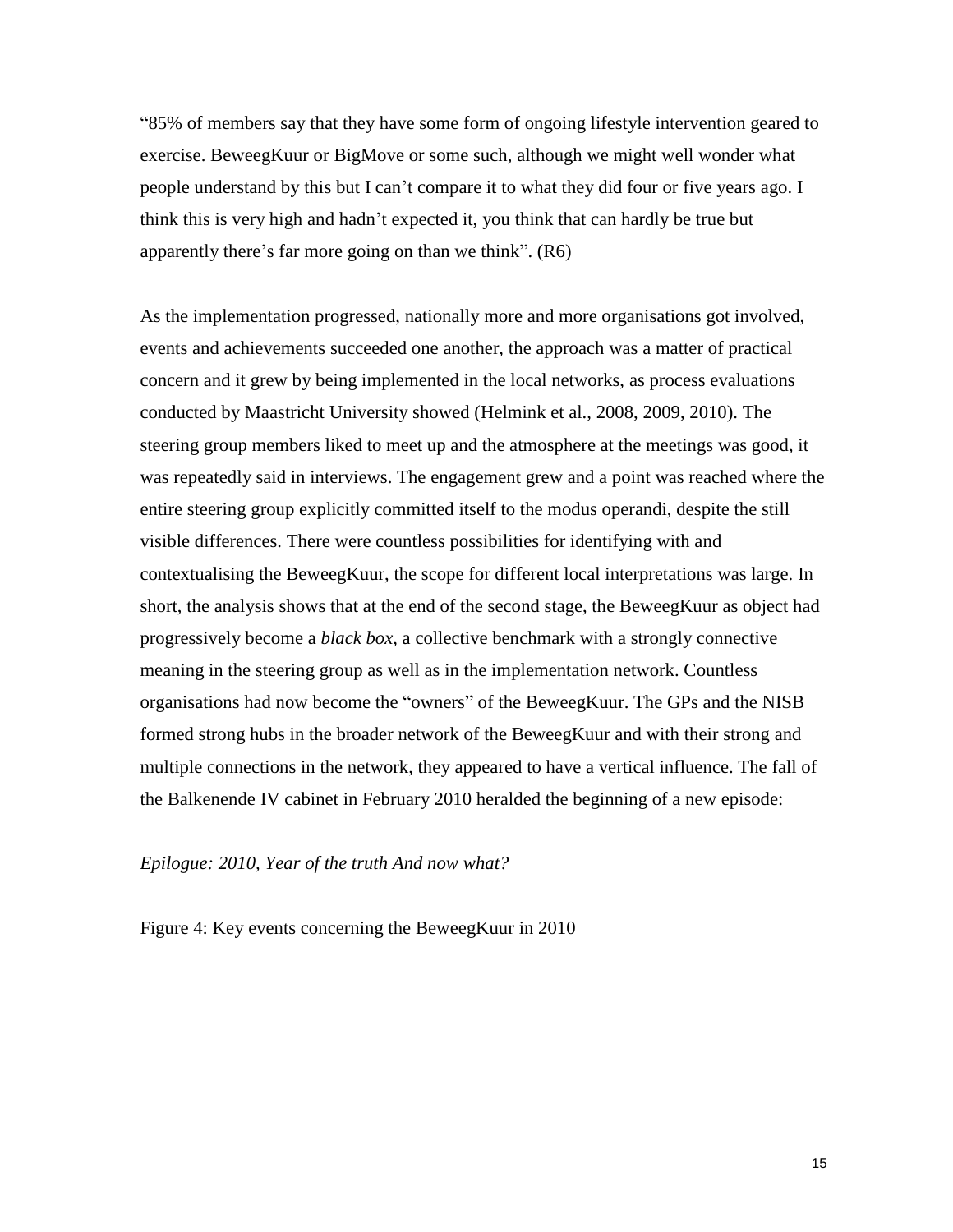

Despite a positive passage about the BeweegKuur in The Dutch Public Health Status and Forecasts Report of March 2010, the fall of the Balkenende IV government ushered in a period of uncertainty. In May 2010, outgoing Minister Klink decided to postpone the inclusion of the BeweegKuur in the basic health care package until 2012. The future remained unclear after the formation of a new cabinet in October 2010. Under the pressure of circumstance threatening the BeweegKuur's very existence, the members of the steering group felt yet more involved with the BeweegKuur and with each other. The contrasts between the steering group members in favour of "customised preventive care" and those with a focus on cost effective prevention receded to the background. Together, they searched for ways of safeguarding intervention developments, the interviews reveal. Accumulation of external circumstances and events in 2010 (see figure 4 for an overview) led to the steering group adopting a collective position vis-à-vis the new Minister for VWS. Organised primary care (LVG) words this position as follows:

"The fact that you are shifting the entire prevention idea towards individual prevention because that's what people want opens up possibilities. An individual approach matches the care approach. Public campaigns no longer fit in the public domain, because people want customised care. (...) The only structure at that level is the structure that comes from Sports and Welfare and the home-care services, which have got people on their books. So it's not strange that these two domains should blend. You now focus the care infrastructure and what used to be a collective thought on individuals. The structure of public health care no long fits".  $(R4)$ 

On the basis of the interviews, we can ascertain that the external pressure on the steering group, caused by the instable political context and the great uncertainty about the perspective of the BeweegKuur, contributed to the mutual feeling of commitment in the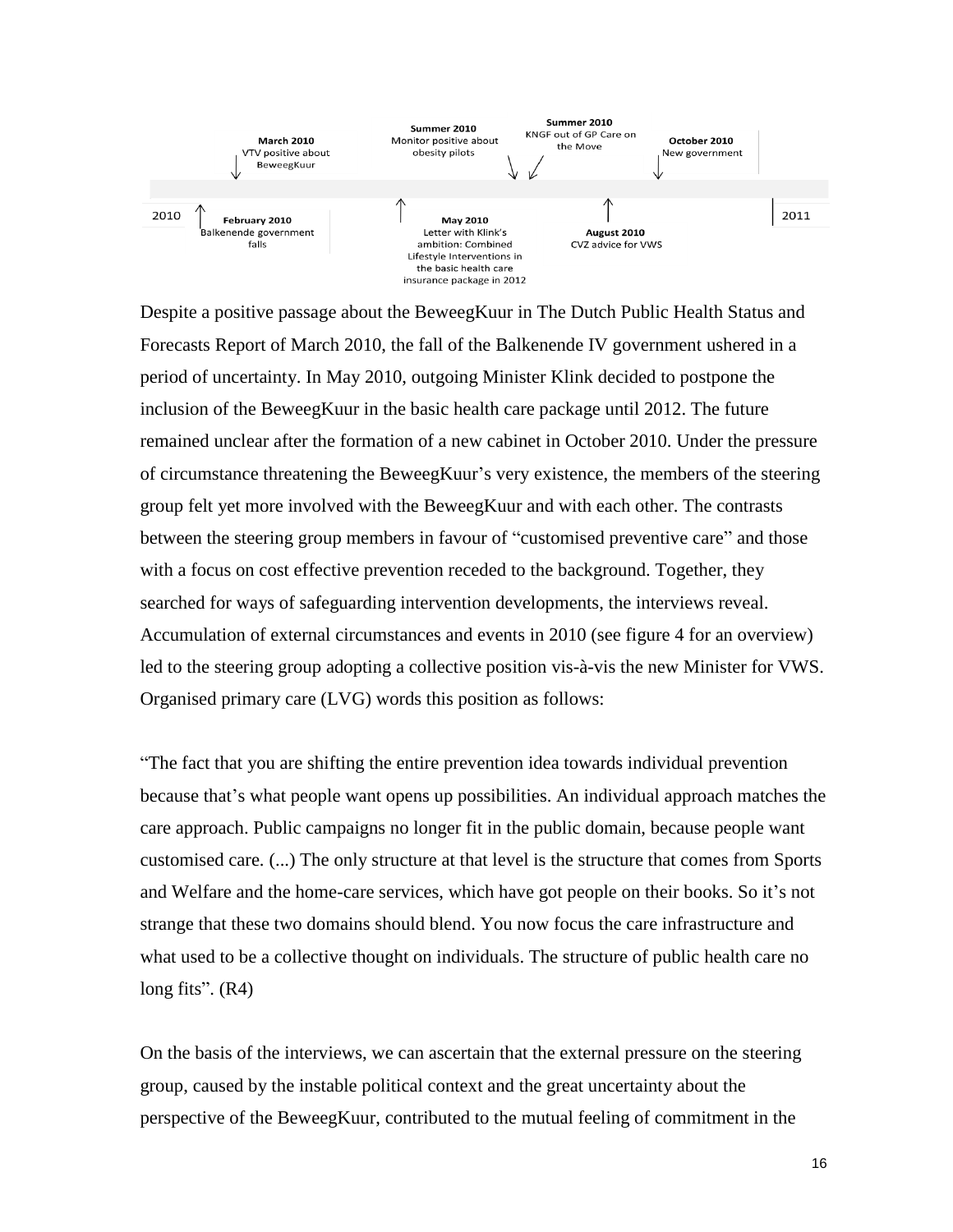steering group. As it moved on, the BeweegKuur, as an object of concrete and diverging contextualisations, has become a strong hub in the network, with a binding capacity towards which the individual participants with their ambitions and interactions are moving. That way, the BeweegKuur provides structure, a firm footing and continuity in chaotic and uncertain times, thus guaranteeing its right to exist for the time being.

#### **Conclusion**

The central conclusion of the study with regard to the course of events and the interaction concerning BeweegKuur between 2007 and 2011 is that under the influence of social cohesion, which increases with intensive collaboration, organisations develop a growing commitment towards compromise. When cooperation is achieved and continued, respect and room for differences in position and ambition are also created, and a virtually permanent external pressure contributes to a growing social cohesion. Initially an idea, later an increasingly more concrete intervention, the BeweegKuur has a special significance here. Ambitions, compromises, links and respect for the differences inherent therein are all enabled with the BeweegKuur. In the network, the BeweegKuur is regarded as a major hub with the most links, and the process has evolved into a *black box*. The study shows that these processes mesh with and reinforce each another. Our conclusions are consistent with the plea by Bal (2012) for time and space in public health care for co-creation between practice, policy and research to tackle problems and develop relevant knowledge using sustainable links.

To gain a better understanding of the way in which our observations and interpretations have led to this conclusion, we are discussing our observations and interpretations on the basis of the sub-questions that have in part shaped this research into the nature and the progress of the interaction between players involved and the significance and effects that gradually came about in communication relating to the BeweegKuur.

## *1. How does the willingness to compromise become visible in the ambitions emerging from interactions and how can we interpret the results?*

As the social construction process around the BeweegKuur progressed, the cooperation between the various players in the network came into being and was intensified. The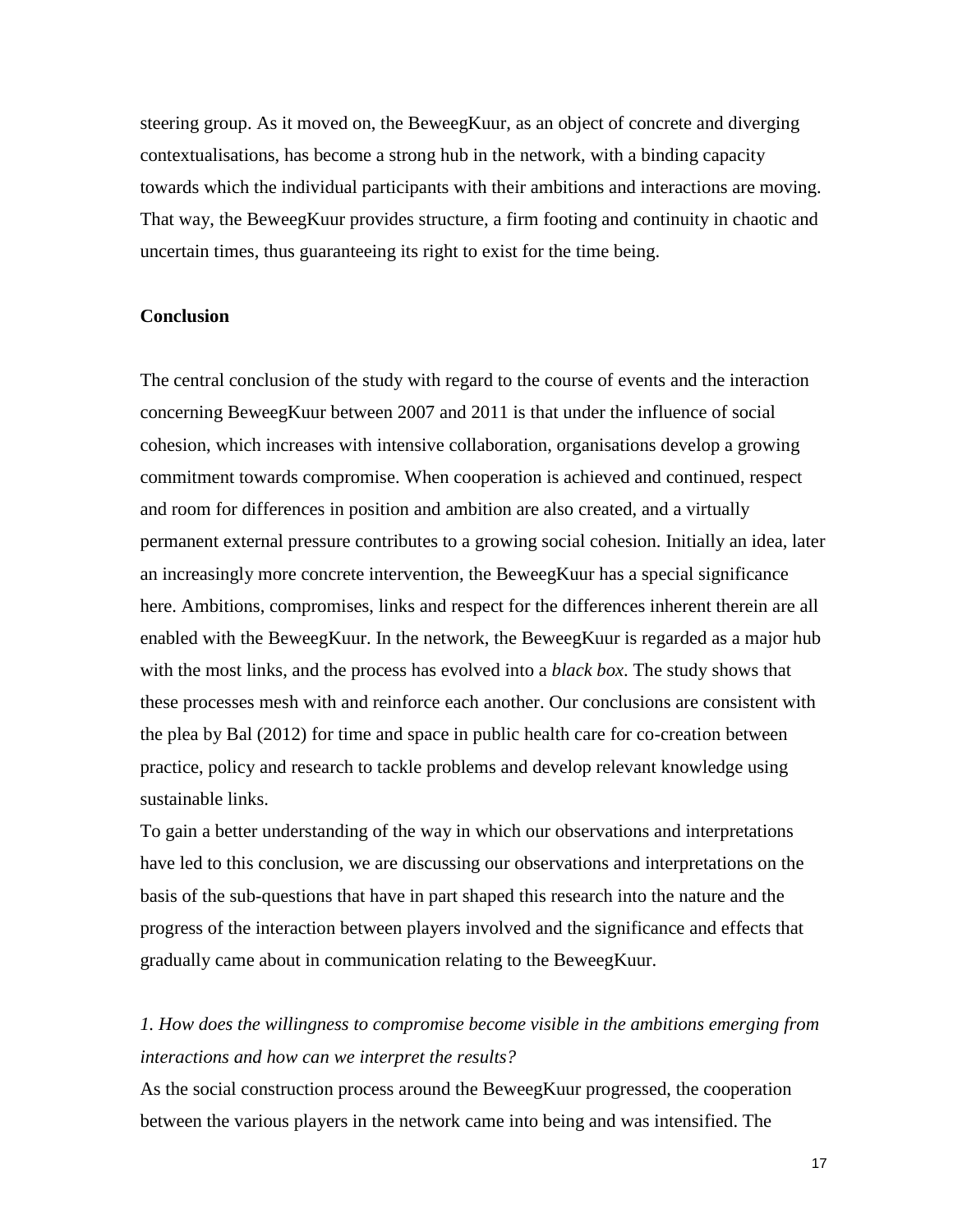prevention perspective and the cost effectiveness as reasons for an intervention such as the BeweegKuur and intensive cooperation towards a collective result were new for the players, as was the ever present time constraint. At first, communication and cooperation were chaotic and somewhat tentative. This unfamiliarity needed time and space so that the steering group members could reflect on old, more trusted positions. Negotiations and decisions about the consequences of various perspectives on how the BeweegKuur should be organised were postponed for the first year. The space this freed up was the result of a request from VWS to RIVM to conduct a review study. This space was also used for a successful first implementation round of the BeweegKuur. The warm reception at local level, in the second episode in the "own circle", built trust within the steering group and made it pleasurable to work together. Here we recognise a development towards *commitment* by collectively implementing an innovation, as Rogers describes (1995). Changes around the BeweegKuur led to intensive communication about the effects of changing circumstances on the relationships within the steering group and between the steering group and its environment. This confirms the crucial role that communication plays in innovations, as described in the literature (Van Woerkum & Aarts, 2002; Leeuwis & Aarts, 2011). The willingness to compromise then increases, in the case of the BeweegKuur with regard to 1) the RIVM review study, 2) the deployment of the BeweegKuur, 3) suspending the heaviest intervention category, 4) the attention paid to nutrition in the intervention, 5) the implementation strategy for the BeweegKuur, 6) the enlargement of the steering group, and 7) the unanimous position under the influence of the changing political situation in the final episode. Incidentally, compromises were not reached in all cases. For example, no agreement was reached on the relationship with the care standard for overweight, and the network of the PON was not linked to the BeweegKuur. The steering group members from the care field continue to operate both in the PON and in the steering group. The suspension of the heaviest group in the protocol was accepted, also by groups that initially had difficulty with it; they kept alternatives open so that they would still be able to do what they thought best. Not all organisations appeared to be equally able to create room for compromise; the gravity of the hub that they form and the strength of the links play a significant role. We will return to that subject when responding to the third sub-question. Initially, the steering group players defined the environment in which the BeweegKuur was developed as diffuse, and later, under the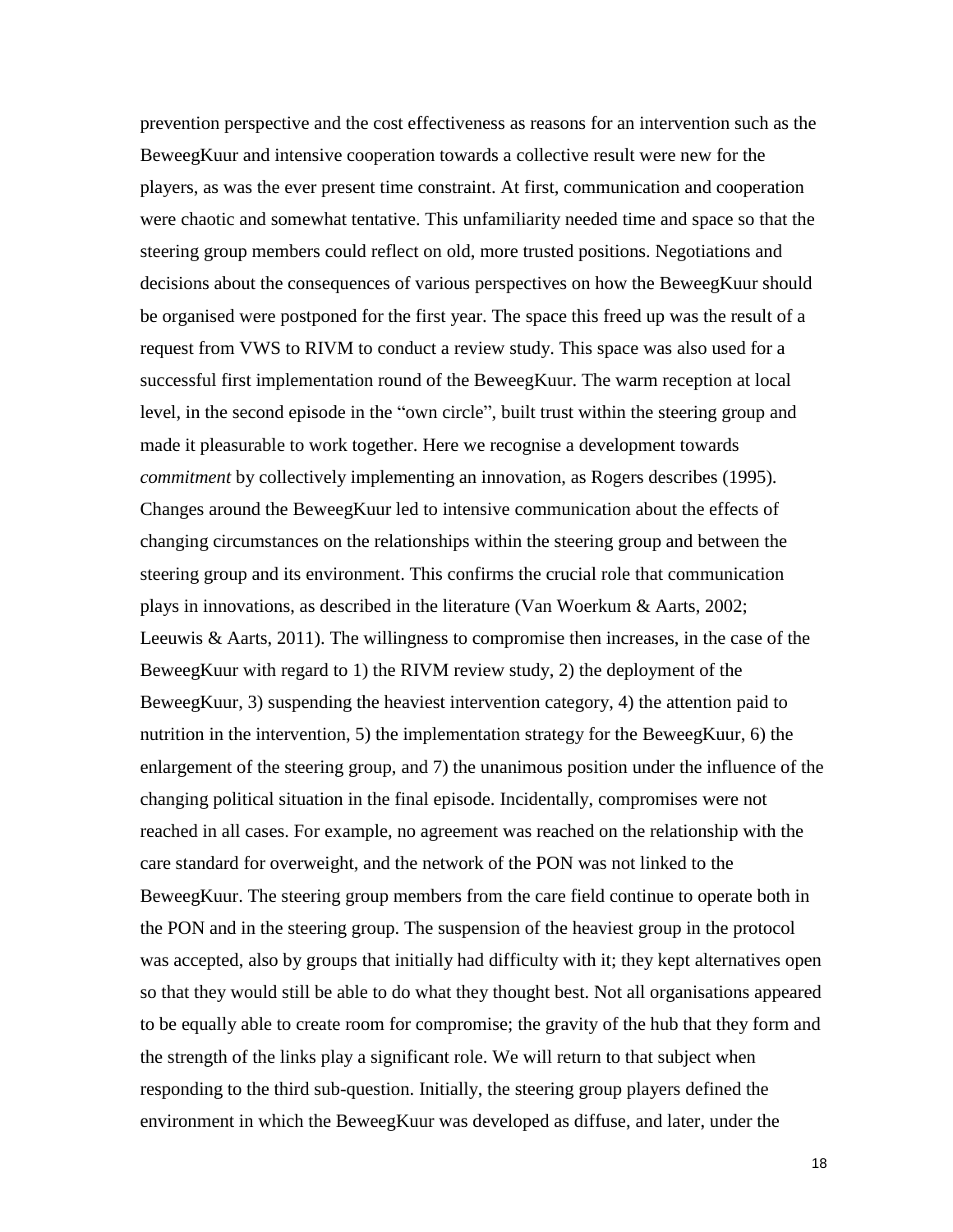influence of political developments, as uncertain and threatening. This contributed to the acceptance of the mutual dependency of players in the network, to the extent that differences were seen as less urgent. Players could respect each other's dignity and achieve a constructive cooperation without always agreeing about everything.

In short, as the players' identification with the BeweegKuur grew, so did the bond and the room for compromise and acceptance of shifting power positions in the network. Because various interpretations under the common denominator BeweegKuur were able to co-exist, mutual differences in ambitions and links were accepted.

# *2. Which contexts do players in the BeweegKuur construct and what effect does that have on cooperation in the steering group?*

As concluded above, the various contextualisations would seem to allow differences in ambition and links, but there is more. Contexts are created around innovative ideas with the aim of ending the discussion and taking a decision about how to proceed, first of all between the cooperating players and after that with others (Latour, 1987). In the case of the BeweegKuur, that is evident and visible. As time went by, the idea and the elaboration of the BeweegKuur became a collective benchmark, necessary to move innovation forward (Latour, 1996). The BeweegKuur has become a *black box* that can be deployed by players with different backgrounds and objectives. The BeweegKuur is a source of identification for people involved at all levels, and a relevant idea in which to integrate their own values, interests and competences. In other words, the various contextualisations of the BeweegKuur were recognised and accepted. Castells (2009) stresses that in such networks, communication contributes to interactive identity development, collective content and results. The importance of communication is reflected in the development of the BeweegKuur, both in the steering group and in the local networks where the pilots were conducted. This is very much in line with what Latour (1986) emphasises: the success of a project does not depend so much on its context as on the capacity to interpret the innovation and lend it significance in the context.

*3. What is the nature of the links and the hubs in the BeweegKuur steering group as they emerged throughout the cooperation and what consequences does this have for the network's impact?*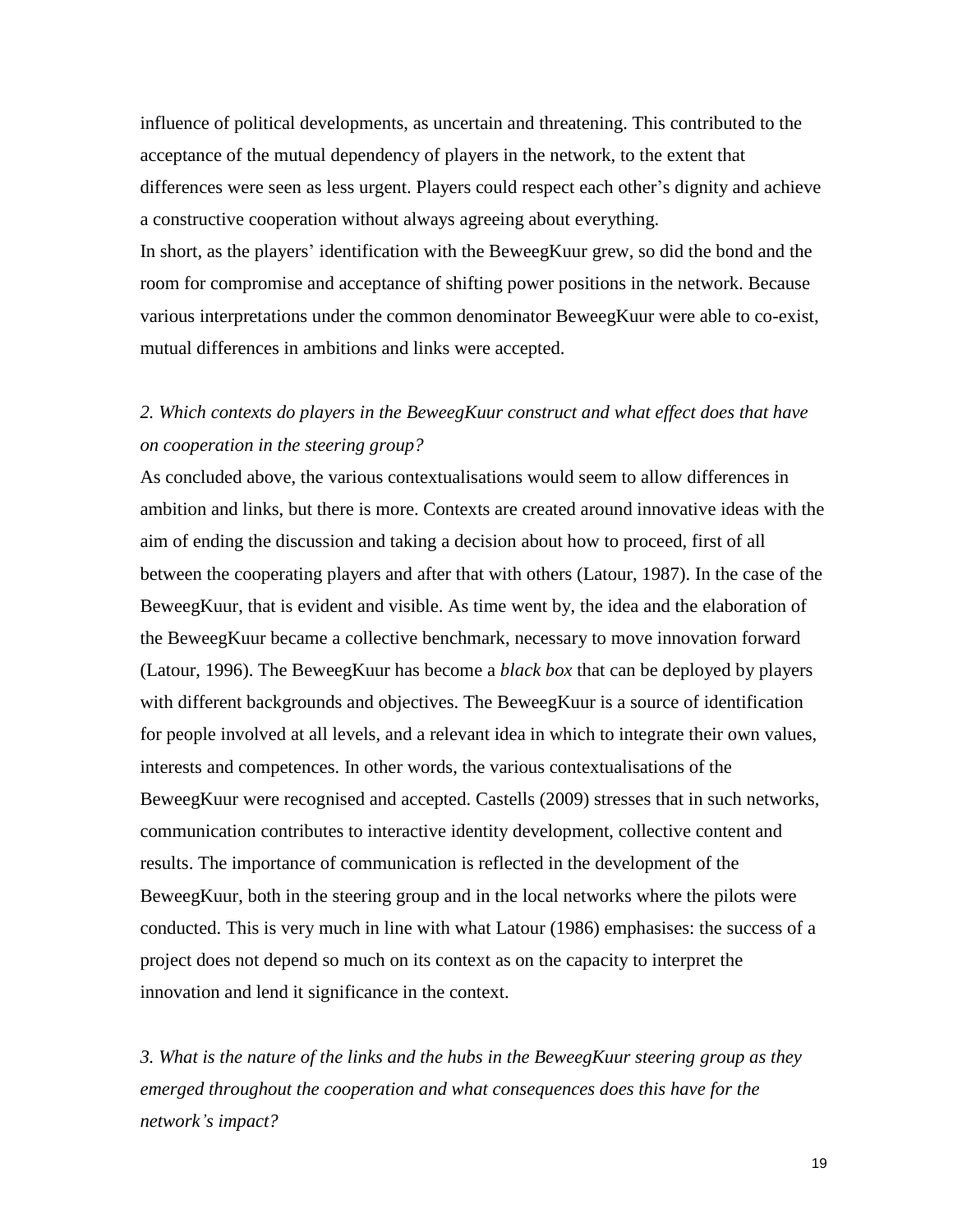The BeweegKuur was easily concretised in various contexts because it was easy to adjust to the meanings of the parties involved, both vertically (national, regional and local) and horizontally (local demand). The binding capacity of the BeweegKuur, the *sticky* factor (Gladwell, 2000), became concrete through *top-down* and *bottom-up* communication, indispensable for creating a network with national coverage in a short space of time. As an object, the BeweegKuur has become a central and massive hub with the largest number of links in the network. This source of identification and connection makes what Boutellier (2010) calls the capacity for the gravity and verticality in a network visible and what Granovetter (1983) describes as a condition for the dissemination of innovations on a large scale, referred to by as transitions by Barabasi (2002). Christakis & Fowler (2008) stress the significance of links close by and far off for effectively communicating a behavioural change. NISB and LVG were able to link two large networks, in care and in the world of sport. Countless bridges were built along the many light links, which was how an extensive implementation network was built in a short space of time. As the process went on, the GPs, the Ministry of VWS and the LVG became the accepted major hubs in the network alongside the NISB. This made the complex equation workable and created continuity, not because these players were by definition more powerful but because their relationship with the other hubs enabled them to give direction to these links (see also Castells, 2007). In addition to the strong hubs in the steering group, there are weak and loosely connected hubs such as doctors' assistants and sports physicians. The first group operates in the slipstream of the GPs. At first, the position of the sports doctors was firm but as time went by it became weaker because the package intended for the heaviest risk group was not given an indication. Whether or not the BeweegKuur will acquire continuity over time through national, regional and local networks cannot be said with certainty, though it is clear that up to now, the project has created sufficient mass not to be discarded just like that.

## **Relevance for innovation managers**

We seem to be increasingly living in a world in which everyone and everything is linked and is changing constantly under the influence of unpredictable developments. There is a growing understanding in science, policy and in the practice of health care that instrumental and linear approaches have little effect. Designing cooperation from a network perspective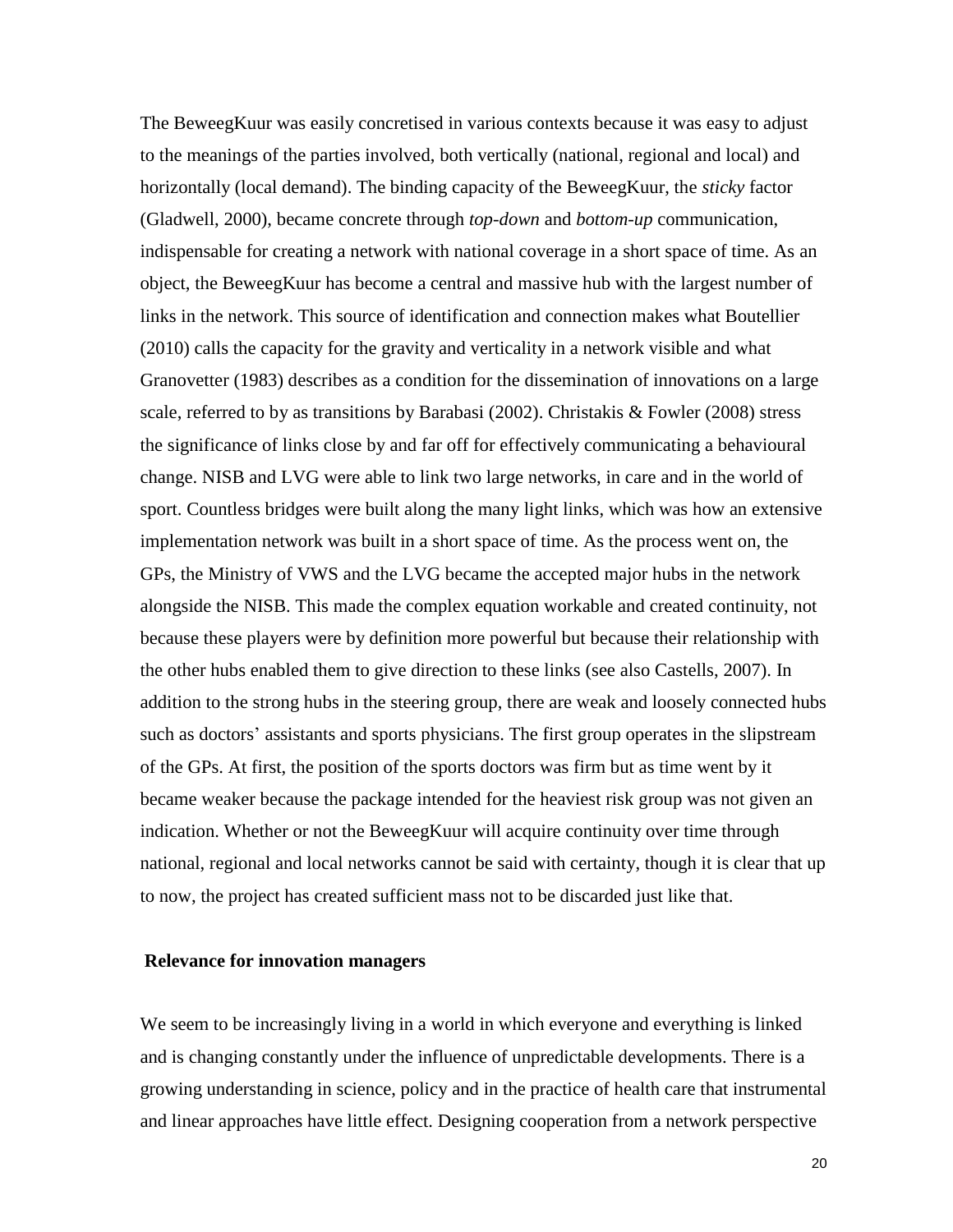helps develop greater sensitivity towards ambitions, relationships and processes in collaborating on innovation. This demands a type of management that creates space for recognising dependencies, for recognising and accepting differences without losing sight of the need to cooperate. That goes hand in hand with doubts and uncertainties, with tension and ambiguity, and with results and disappointments, which requires the resilience to cope with unforeseen circumstances. Organising and maintaining communication is the only way in which interested parties can remain involved and is thus the very essence of effectively managing a network of players working towards complex innovation in a constantly changing setting.

Based on strategic communication, managers can organise discussions in the network, which encourages the formation of various links in the network, which is necessary to give meaning to the cooperation. In addition to their own ambition, the ambitions of others and the interrelationships are key issues that need to be addressed in discussions on what is happening and where it should be going. Only if others' ambitions are recognised can compromises be developed that lead to new opportunities with which multiple players can identify, which is essential for each innovation. In short, the idea that different opinions about how things are going may exist side by side is an important insight that substantially enlarges the room for compromise in cooperation. Only then can the intervention become a *black box* and become a source of identification for all kinds of stakeholders at all levels that shapes itself easily to narratives and meanings in different contexts. Together for yourself.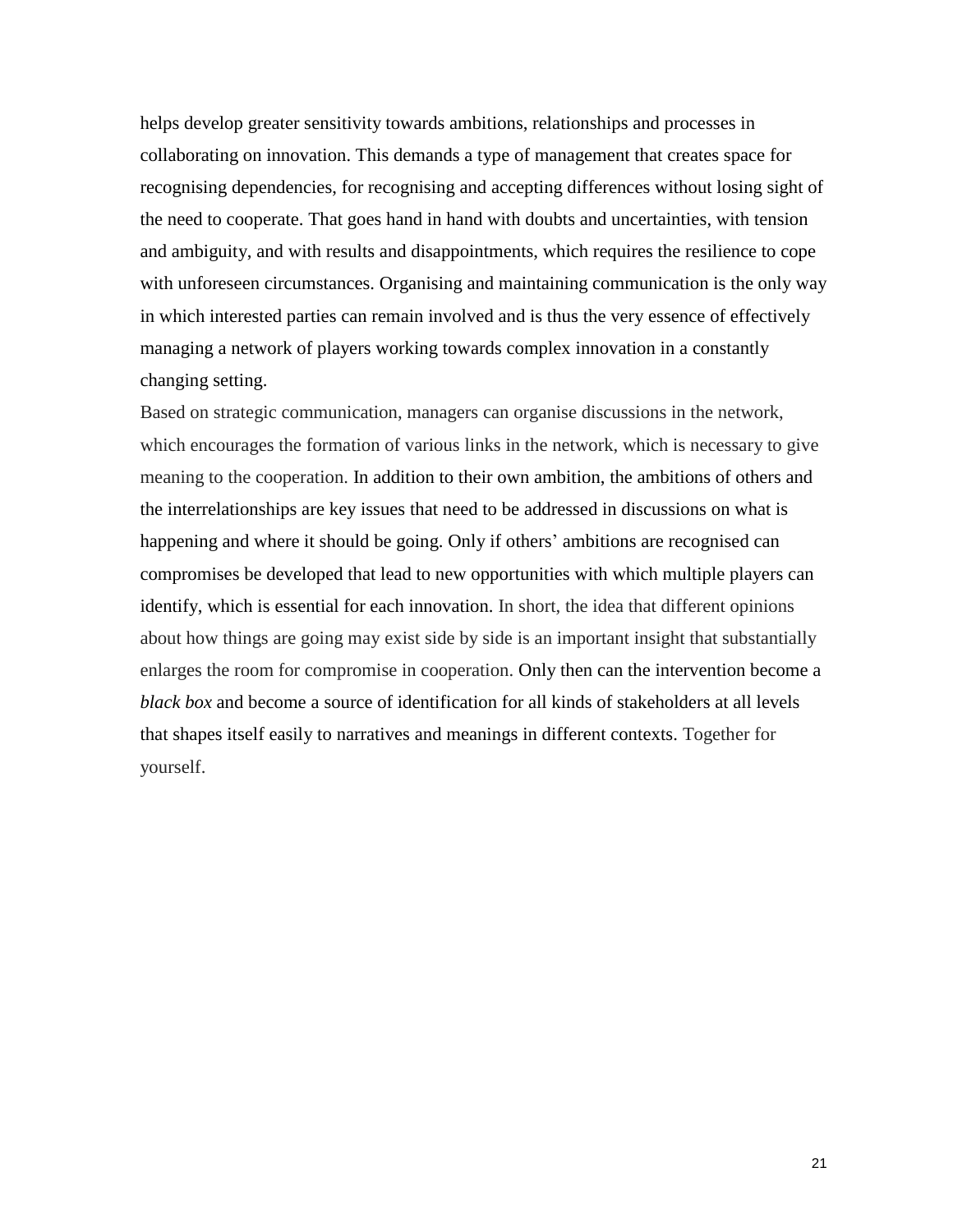| Data type<br>1. Document research and<br>document analysis                                             | Method<br>108 documents <sup>1</sup> were analysed for events that influenced<br>the development and dissemination of the BeweegKuur.<br>Three types of documents were analysed:<br>1. Research publications, reports and other relevant<br>external documents.<br>2. Project documents: minutes of the internal and external<br>project group, the steering group and the reference group.<br>Annual reports and progress reports, and research reports<br>and minutes of other consultations at the Ministry.<br>3. Newsletters, websites as well as PR and other<br>communications.      | Result<br>This resulted in an overview of $81$ events <sup>2</sup><br>concerning:<br>1. BeweegKuur project (BK)<br>2. The broad network of partners<br>3. The surroundings of the BK<br>The former project leader of the<br>BeweegKuur assessed the result for<br>completeness and correctness. Remarks<br>have been verified and the overview<br>adjusted. |
|--------------------------------------------------------------------------------------------------------|---------------------------------------------------------------------------------------------------------------------------------------------------------------------------------------------------------------------------------------------------------------------------------------------------------------------------------------------------------------------------------------------------------------------------------------------------------------------------------------------------------------------------------------------------------------------------------------------|-------------------------------------------------------------------------------------------------------------------------------------------------------------------------------------------------------------------------------------------------------------------------------------------------------------------------------------------------------------|
|                                                                                                        |                                                                                                                                                                                                                                                                                                                                                                                                                                                                                                                                                                                             |                                                                                                                                                                                                                                                                                                                                                             |
| 2. Key interviews.<br>A group interview with<br>four informers and two<br>individual interviews.       | The overview of 81 events was given to the former project<br>leader <sup>i</sup> , two project assistants, the chair of the steering<br>group and a representative of VWS. They defined eleven<br>events which they thought had the greatest impact on the<br>ambitions and the relationships in the project. Consensus<br>about the list was reached with all participants. That is<br>how the list of eleven key events came about; one more<br>than was intended at the start of the interviews <sup>3</sup> .                                                                           | 1. The list with the events in sequential<br>order of place and time was used as a<br>reference in the interviews.<br>2. The key interviews served as<br>information for formulating the interview<br>questions.<br>3. The key events made it possible to<br>create timelines that were used to illustrate<br>the findings.                                 |
| 3. Ouestionnaire                                                                                       | The theoretical concepts of ambition, compromise, links<br>& hubs and context construction were chosen on the basis<br>of the theoretical framework as structuring element for the<br>interviews. The concepts link the theoretical notions to the<br>empirical study via sub-questions. They serve as so-called<br>sensitizing concepts.<br>Firstly, a matrix was made by collating relevant aspects<br>for each concept, after which the concept was defined and<br>translated into questions. Through various stages, this led<br>to a questionnaire for the semi-structured interviews. | In addition to the questionnaire for the<br>semi-structured interviews, an analysis<br>tool was made for the analysis on the basis<br>of the same sensitizing concepts.                                                                                                                                                                                     |
| 4. Eleven semi-structured<br>interviews, one and a half<br>hours, all eleven steering<br>group members | The questionnaire was used for the interviews. The<br>respondents were given plasticised cards with the<br>identified key events. This was also done with the<br>questions.                                                                                                                                                                                                                                                                                                                                                                                                                 | Eleven interviews were recorded with<br>voice tracer and transcribed verbatim.                                                                                                                                                                                                                                                                              |
| 5. Transcripts                                                                                         | In a first round, the interview transcripts were read<br>through thoroughly. Using coding, relevant fragments<br>were chosen in a second round.<br>Each sensitizing concept was given a colour and the<br>fragments in the texts referring to a concept were coloured<br>with the appropriate marker.<br>This resulted in a collection of fragments, per interview<br>and per concept.                                                                                                                                                                                                      | Two matrix types. A matrix that looked at<br>the way the various concepts became<br>visible in the fragments, for each<br>organisation separately. And matrices in<br>which fragments of all organisations were<br>collected, per concept.                                                                                                                  |
| 6. Findings                                                                                            | On the basis of the data in the coding, a study was made<br>of the patterns and mechanisms in interaction and the<br>effect this had on the development and dissemination of<br>the BeweegKuur.                                                                                                                                                                                                                                                                                                                                                                                             | 1. Timelines on the basis of the events in<br>the document analysis.<br>2. The findings can be set out in a<br>prologue, two episodes and an epilogue.                                                                                                                                                                                                      |

Table 1. Overview of data collection, methods and research procedure.

 $\overline{a}$ 

 $\overline{a}$ 

<sup>&</sup>lt;sup>1</sup>A source list has been included with this article as appendix 1.<br><sup>2</sup>See appendix 2 with topic list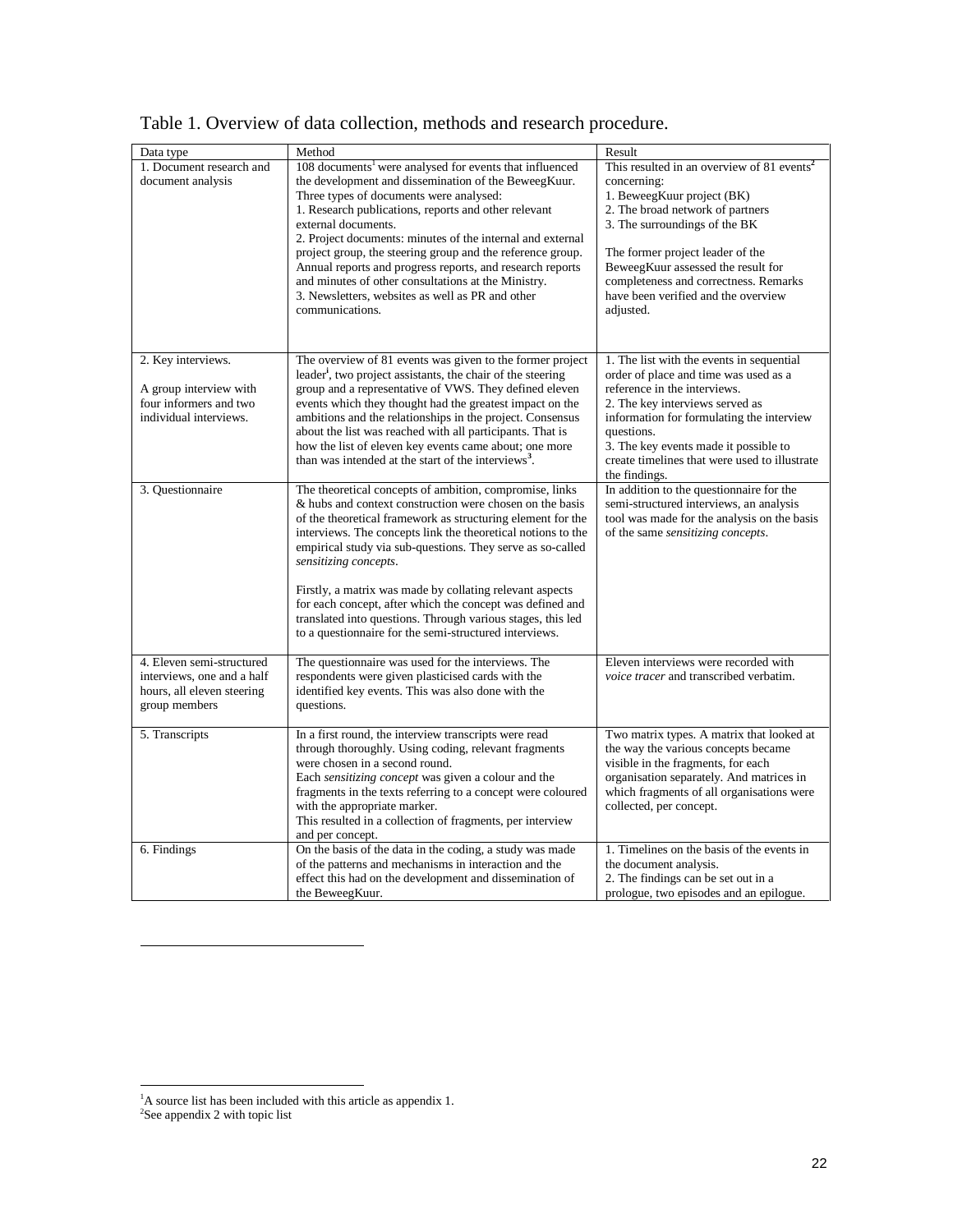#### Referenties

 $\overline{a}$ 

- Aarts, N., & van Woerkum.C. (2002). Dealing with uncertainty in solving complex problems. In C. Leeuwis & R. Pyburn (Eds.), *Wheelbarrows full of frogs Social learning in rural resource management.* Assen: van Gorcum.
- Aarts, N. (2009). *Een gesprek zonder einde, over strategische communicatie in een voortdurend veranderende omgeving*. Amsterdam, Vossius Pers.
- Baan, C. A., Schoemaker, C. G., Jacobs-van der Bruggen, M. A. M., Hamberg-van Reenen, H. H., Verkleij, H., Heus, S., et al. (2009). *Diabetes tot 2025. Preventie en zorg in samenhang*. RIVM: Bilthoven.
- Bal, R. (2012). Duurzame kennisontwikkeling in de pubieke gezondheidszorg.*Tijdschrift voor Gezondheidswetenschappen,*TSG*,* 2012 (1),3-4.
- Barabasi, A. (2002). *Linked, How Everythong Is Connevted to Everything Else ans What It Means for Business, Science, and Everyday LIfe*. New York: Plume.
- Bemelmans, W. (2008). *Kosteneffectiviteit beweeg- en dieetadvisering bij mensen met (hoog risico op) diabetes mellitus type 2 : literatuuronderzoek en modelsimulaties rondom de Beweegkuur* Bilthoven: RIVM..
- Blumer, H. (1954). What is Wrong with Social Theory? *American Sociological Review, 1954*(18), 3 -10.
- Boutellier, H. (2011). *De improvisatie maatschappij, Over de sociale ordening van een onbegrensde wereld*. Den Haag: Boom/Lemma.
- Castells, M. (1997). *The information age: Economy, Society and Culture Volume II, The Power of Identity*. Massachusetts / Oxford: Blackwell.
- Castells, M. (2007). Communication, Power and Counter-power in the Network Society. *International Journal of Comunication* 2007(1), 238-266.

Castells, M. (2009). *Communication Power*. Oxford, New York: Oxford University Press.

- Christakis, N. A., & Fowler, J. H. (2008). The collective Dynamics of Smoking in a Large Social Network. *The New England Journal of Medicine, 358*(21), 10.
- Coleman, P. T. R. V., A.Nowak, L.Wrzosinska. (2007). Intractable Conflict as an Attractor. *American Behavioral Scientist, 50*(11), 1454-1475.
- Elias, N. (1994). *A Theoretical Essay on Established and Outsider Relations. In Elias, N. & J. Scotson 91994): The Established and the Outsiders.* London: Sage.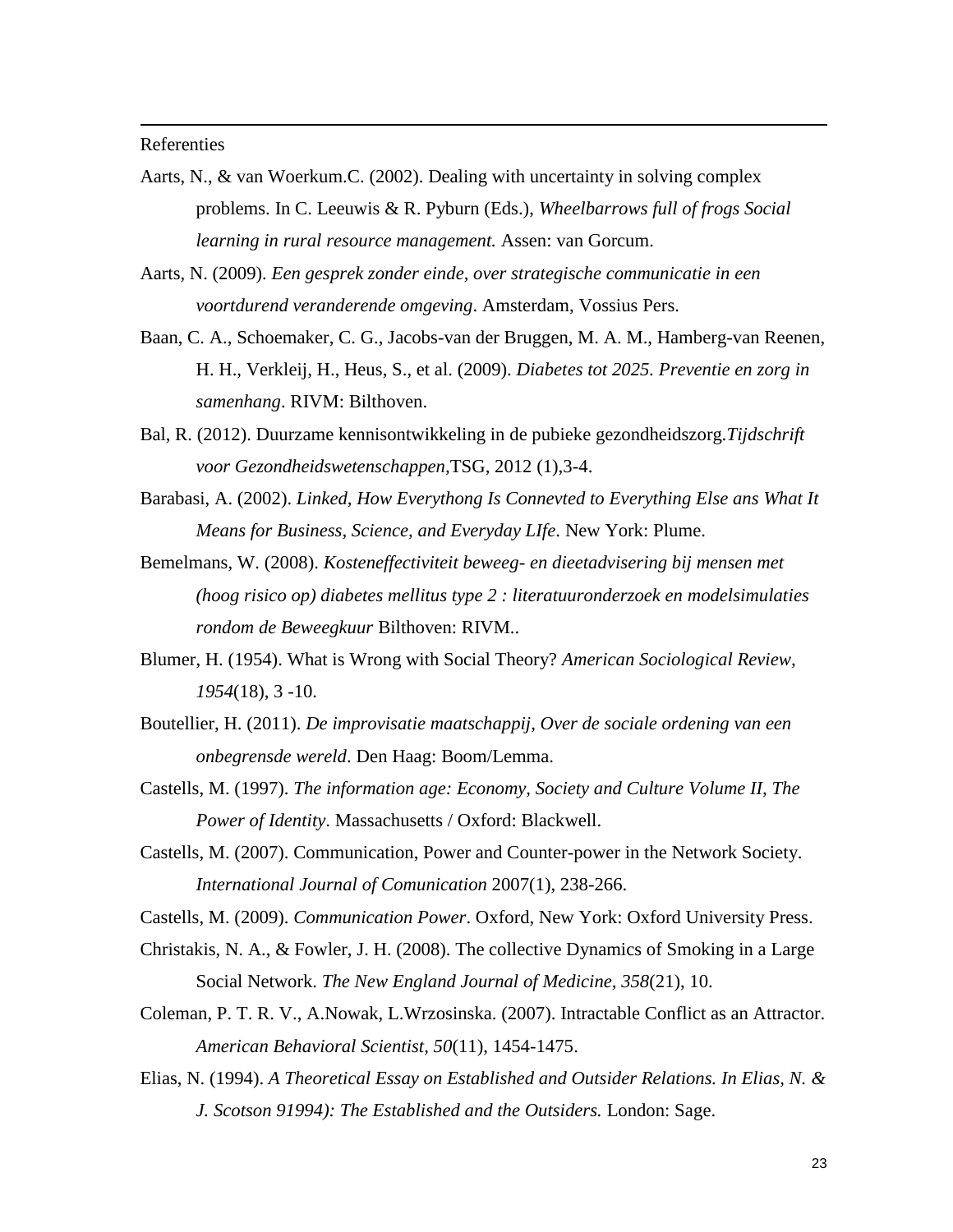Fairhurst, G., & Putnam, L. (2004). Organisations as Discursive Constructions. *Communication Theory, 14*(1), 5-26.

 $\overline{a}$ 

- Flyvbjerg, B. (2001). *Making Social Science Matter, Why social inquiry fails and how it can succeed again.* Cambridge, University Press.
- Flyvbjerg, B. (2006) Five misunderstandings about case-study research*.Qualittative Inquiry,* vol 12, no 2, 219-245.
- Ford, J. D. (1999). Organizational change as shifting conversations. *Journal of Organizational Change, 12*(6), 480-500.
- Gladwell, M. (2000). *The Tipping Point, how little things can make a big difference*. New York, Boston: Little Brown and Company.
- Goffman, E. (1990 [oorspr.1959]) *The presentation of self in everyday life.* London: Penguin Books.
- Granovetter, M. (1983). The Strength of Weak Ties: a Network Theory Revisited. *Sociological theory 1*(1), 203-233.
- Helmink, J.H.M., Cox, V.C.M., & Kremers, S.P.J. (2009). *Implementatie van de BeweegKuur: een pilot studie: pilotperiode april-december 2008.* Maastricht, Universiteit Maastricht
- Helmink, J.H.M., Meis, J.J.M., & Kremers, S.P.J. (2009). *Een jaar BeweegKuur, en dan? : een onderzoek naar de bevorderende en belemmerende contextuele factoren : periode januari - december 2009.* Maastricht, Universiteit Maastricht
- Helmink, J.H.M., Boekel, L.C. van., & Kremers, S.P.J. (2010). *Doorontwikkeling van de BeweegKuur voor overgewicht & obesitas.* Maastricht, Universiteit Maastricht
- Helmink, J.H.M., Boekel, L.C. van., & Kremers, S.P.J. (2010). *Implementatie van de BeweegKuur in de regio: evaluatie onder ROS-adviseurs.* Maastricht: Universiteit Maastricht
- Horstman, K. (2010). *Dikke kinderen, uitgebluste werknemers en vreemde virussen. Filosofie van de publieke gezondheidszorg in de 21<sup>e</sup> eeuw.* Maastricht, Maastricht University.
- Latour, B. (1987). *Science in Action, How to follow scientists and engineers through society*. Cambridge, Massachusetts: Havard University Press.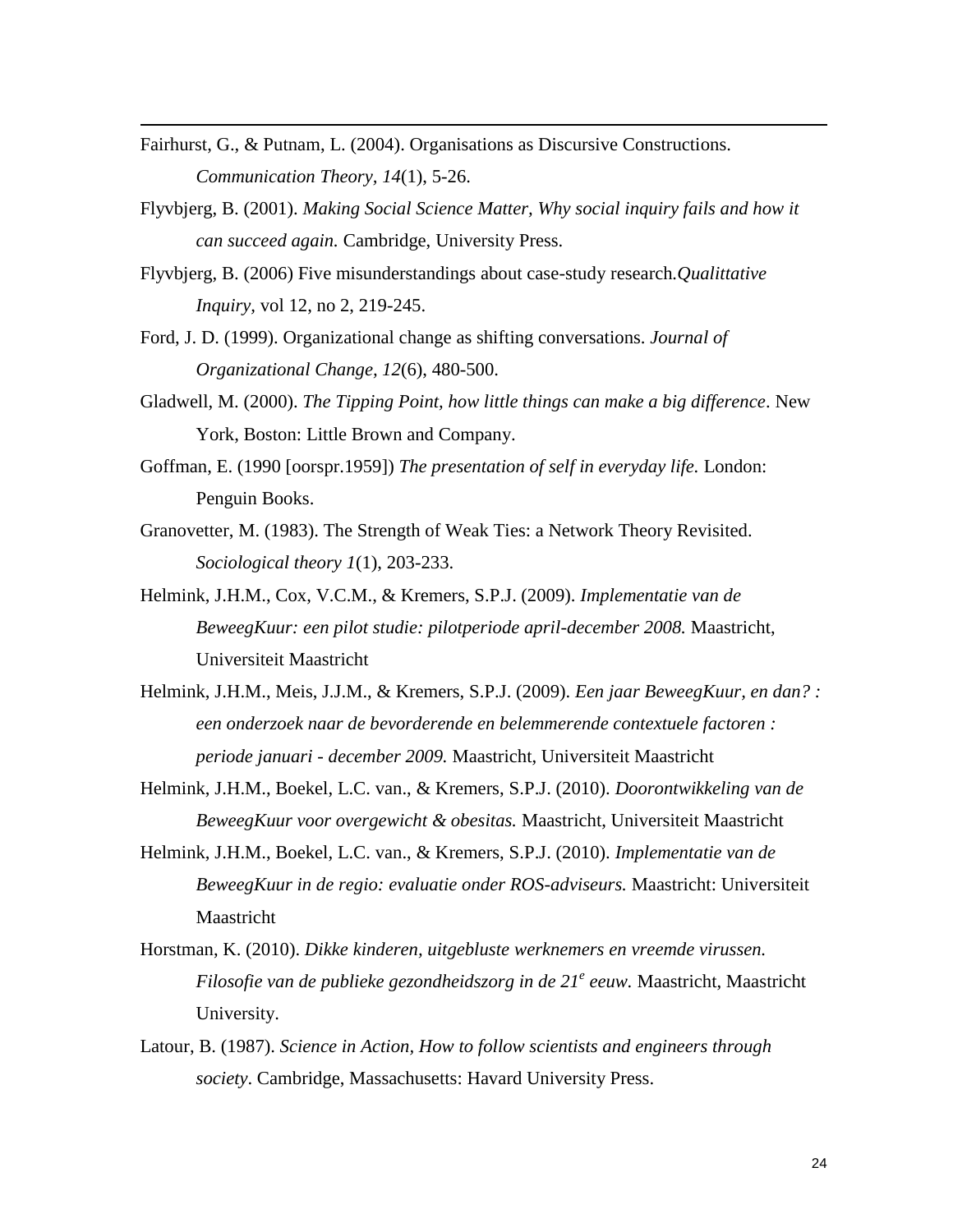Latour, B. (1996). *Aramis or the Love of Technology*. Cambridge, Massachussets, & London, England: Harvard University Press.

 $\overline{a}$ 

- Leeuwis, C., & Aarts, N. (2011). Rethinking communication in innovation processes: multiple modes of intermediation in complex systems. *Journal of Agricultural Education and Extension ,*17, 21-36.
- de Leeuw, E., McNess, A., Crisp, B., & Stagnitti,K. (2008) *Theoretical reflections on the nexus between research, policy and practice*, Critical Public Health Vol.18, No.1, 5-20
- Poortvliet, M. C., Schrijvers, C. T. M., & Baan, C. A. (2007). *Diabetes in Nederland. Omvang, risicofactoren en gevolgen, nu en in de toekomst.* Bilthoven: RIVM.
- Rogers, , E.M., *Diffusion of Innovations*. New York: Free Press, vierde druk,1995.
- Scharpf, F.W. (1978). Interorganizational ppolicy studies. Issues, concepts and perspectives. In K.I. Hanf en F.W.Scharpf (Eds), *Interorganizational Policy Making. Limits to Coordination and Central Control (345-370).* London: Sage.
- Stacey, R., & Griffin, D. (2005). Introduction: researching organizations from a complexity perspective. In R. Stacey & D. Griffin (Eds.), *A complexity Perspective on Researching Organizations Taking Experience Seriously* (1-12). London: Routledge.
- VWS, M. v. (2006). *Kiezen voor gezond leven 2007-2010*. Den Haag: VWS.
- VWS, M. v. (2008). *Programmatische aanpak van chronische zieken.* Den Haag: VWS
- de Weerdt, I., Broeders, I., & Butselaar, L. ( 2008). *Onderbouwing voor de ontwikkeling van de BeweegKuur, Samenvatting en conclusies van de voorbereidende fase*. Bennekom: NISB.
- Yanow, D, (2006) Thinking interpretively: philosophical presuppositions and the human science. In Yanow, D. and P. Schwartz-Shea (eds), *Interpretation and method: Empirical research methods and the interpretive turn* (5-26). New York: Amon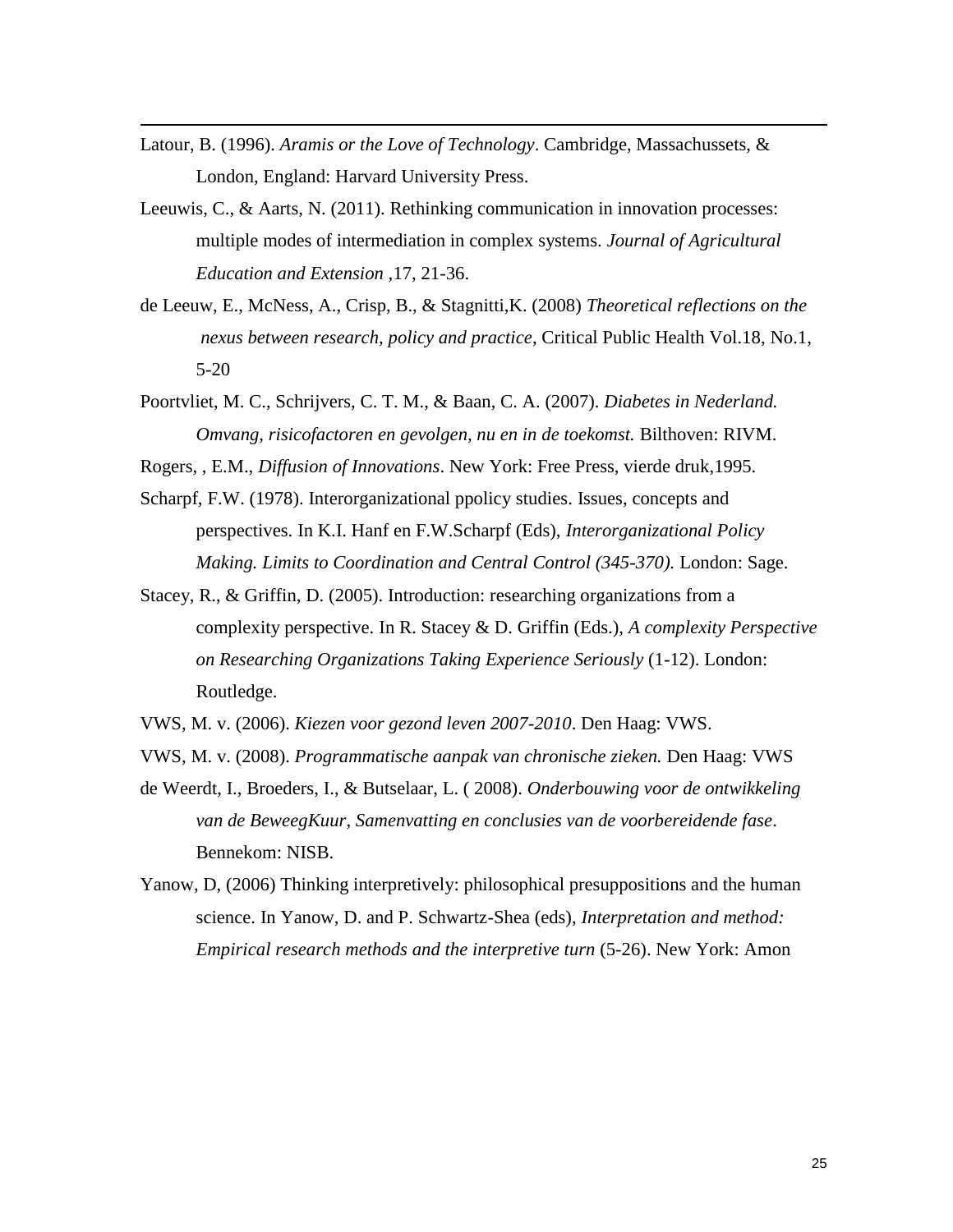Appendix 1 Bronnenlijst empirisch onderzoek

 $\overline{a}$ 

1. Geraadpleegde onderzoekspublicaties, rapporten en andere relevante externe documenten.

Landelijke Vereniging Georganiseerde eerste lijn (LVG), (2007). *De BeweegKuur: niets mis mee.* LVG Nieuws 04-05/december 2007 Utrecht, LVG

Beek, G. van (2008) *Bewegen in gezondheidscentrum Maarssenbroek.* LVG Nieuws 2008 nr. 4

Bemelmans, W.J.E., Wendel-Vos, G.C.W., Milder, Y.E.J., Bogers, R.P., & Hollander, E.L. de. (2008). *Kosteneffectiviteit beweeg- en dieetadvisering bij mensen met (hoog risico op) diabetes mellitus type 2: literatuuronderzoek en modelsimulaties rondom de Beweegkuur.* Bilthoven, RIVM

DNO Nieuws (2008) *BeweegKuur op weg naar verzekerd pakket?* DNO Nieuws jrg. 11 december 2008

Dooper, M. (2008). *BeweegKuur in basispakket zou historisch zijn.* Pre Post, maart 2008, jaargang 10, nr. 32, pag. 18/19. Den Haag, ZonMw

Janssen, E., & Weerdt, I. de. (2008). *Literatuurstudie ter voorbereiding op de ontwikkeling van de BeweegKuur.* Haarlem, ResCon Research& Consultancy

Middelkamp, A. (2008). *Preventie in de huisartsenpraktijk.* Mednet Magazine, nr. 4, 21 februari 2008. Houten, MedNet

Nederlands Instituut voor Sport en Bewegen (NISB), (2008). *BeweegKuur.* Bennekom, NISB (Website)

NISB, (2008). *BeweegKuur and the national action plan on sports and physical activity.* Bennekom, NISB (Powerpoint-presentatie)

NVDA (2008) *Leefstijlprogramma levert winst op. Opname in basispakket binnen handbereik.* NVDA 2008

Universiteit Maastricht (2008) *Implementatie van de BeweegKuur: een pilotstudie 2008.* Maastricht, Universiteit Maastricht

Benders, J. (2009) *Bewegen tegen suikerziekte.* De Telegraaf 29-08-2009

Feijter, C. de. (2009). *Succesvolle BeweegKuur krijgt meer dan de patiënt in beweging: partnership huisartsenzorg in beweging (phib) ondersteunt huisarts bij preventietaak.* Huisarts in praktijk, jaargang 20, no. 3, april 2009. Utrecht, Landelijke Huisartsen Vereniging (LHV)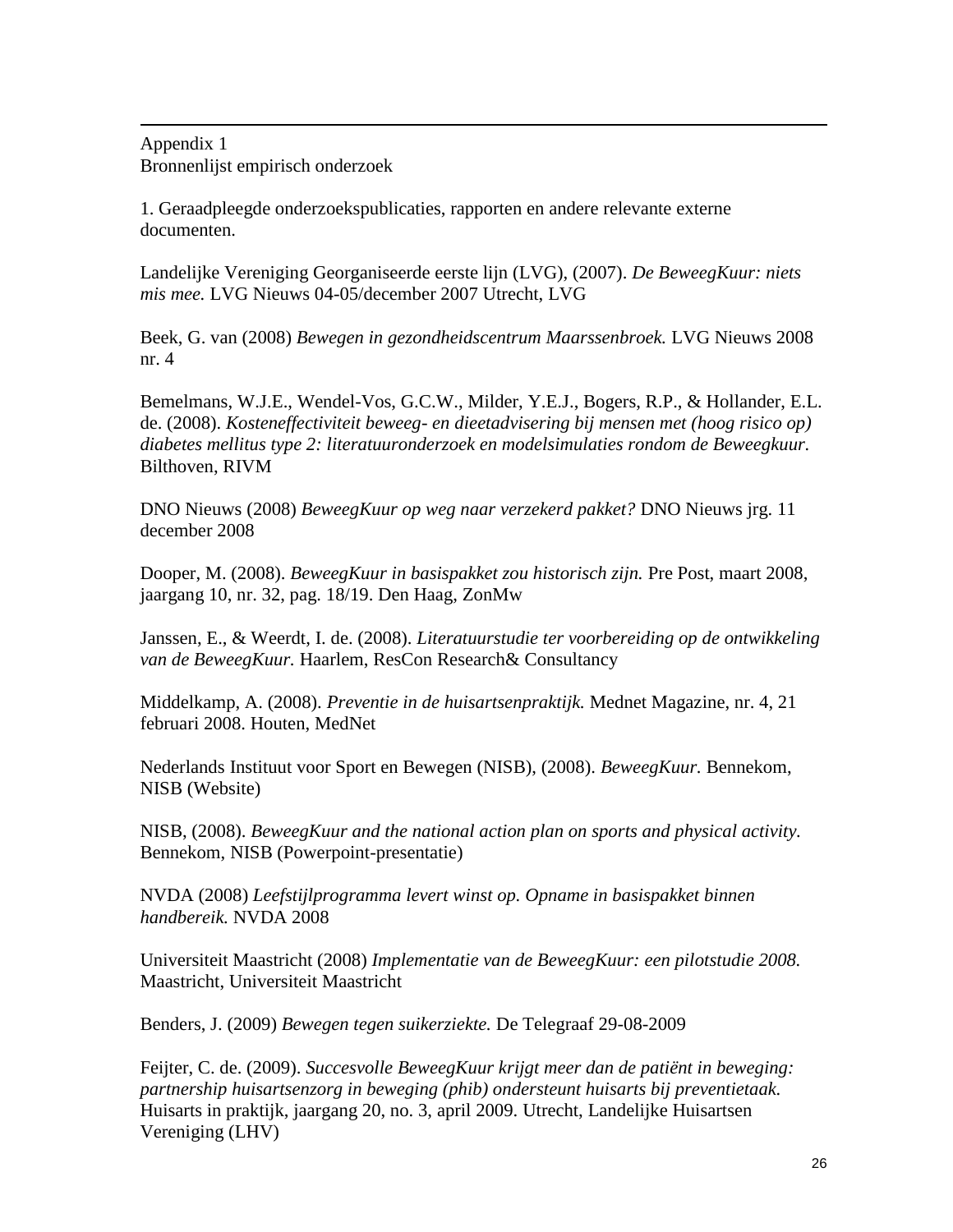Helmink, J.H.M., Meis, J.J.M., & Kremers, S.P.J. (2009). *Een jaar BeweegKuur, en dan? : een onderzoek naar de bevorderende en belemmerende contextuele factoren : periode januari - december 2009.* Maastricht, Universiteit Maastricht

Helmink, J.H.M., Cox, V.C.M., & Kremers, S.P.J. (2009). *Implementatie van de BeweegKuur: een pilot studie: pilotperiode april-december 2008.* Maastricht, Universiteit Maastricht

Hendriksen, G.M.M., Ligtenberg, G., & Roepnarain, F.J.L. (2009). *Preventie van diabetes : verzekerde zorg?.* Diemen, College voor zorgverzekeringen (CVZ)

Hespen, A.T.H. van., Jongert, M.W.A., & Chorus, A.M.J. (2009). *Bewegen op recept diabetes type 2.* Leiden, TNO Preventie en Zorg.

Kremers, S.P.J., & Helmink, J.H.M. (2009). *Onderzoek naar de verspreiding en implementatie van de BeweegKuur.* TSG j. 87, nr. 5, pag. 193,194. Houten, Bohn Stafleu van Loghum bv

Kronenburg, J. (2009). *BeweegKuur in 2011 in heel Nederland: gemeenten en lokale sportaanbieders bereiden zich voor.* SportLokaal 1, februari 2009. Oosterbeek, Vereniging Sport en Gemeenten (VSG)

Marx, E. (2009). *Recept voor een beter leven: BeweegKuur in basispakket vanaf 2011.* Diabc, nr. 10, november 2009. Leusden, Diabetesvereniging Nederland (DVN)

Melis, B. (2009) *Perspectief door gericht bewegen.* Fysiopraxis jrg. 18 nr. 10 pag. 22-25

NISB, (2009). *BeweegKuur.* [\(DVD\). Bennekom, N](http://kic.nisb.nl/site/catalogus/show/11093)ISB

 $\overline{a}$ 

NISB, (2009). *De BeweegKuur in het basispakket: samenwerking in de weg daar naartoe.* TSG jaargang 87, nummer 5, pag. 192-193. Houten, Bohn Stafleu van Loghum bv.

NISB, (2009). *BeweegKuur, het beste recept voor uw gezondheid.* Chronisch Ziek 2009 Rotterdam: Stichting Week van de Chronisch Zieken

POH (2009) *Ervaringen met de BeweegKuur.* POH jrg. 2 nr. 4 pag. 4-6

Tersteeg, W. (2009). *Bewegen op recept : speciaal programma voor mensen met suikerziekte werpt vruchten af.* 28 juni 2009, pagina 13. Amsterdam, BV Dagblad De Telegraaf

Visser, F., & Plantinga, M. (2009). *BeweegKuur : procesevaluatie professionals 2009.*  Bennekom, NISB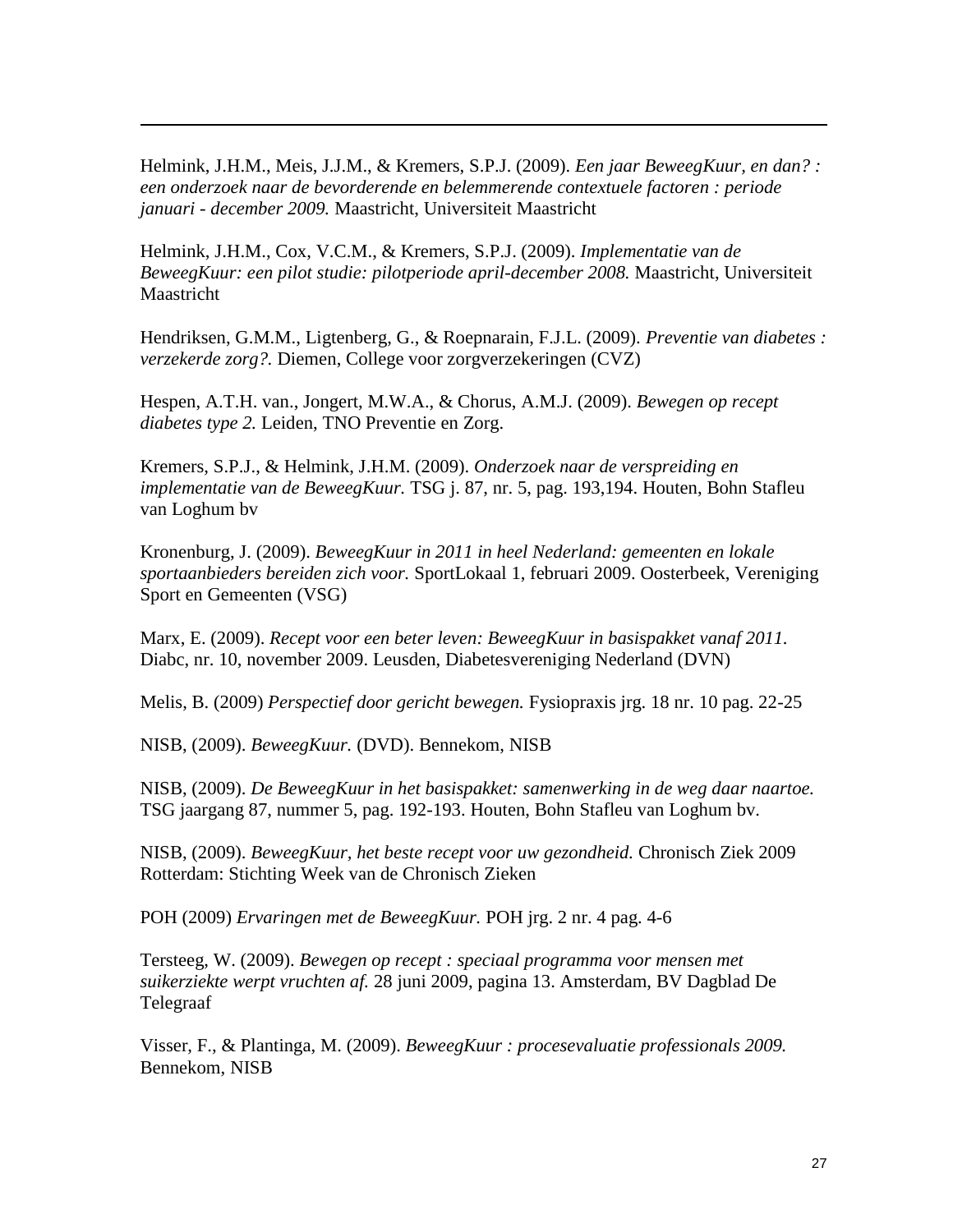Ballegooie, E. M. van., & Aalbers, M. (2010). *De BeweegKuur is volop in beweging.* Tijdschrift voor praktijkondersteuning 2010, nummer 6:173-177. Utrecht, Nederlands Huisartsen Genootschap

Ballegooie, E. M. van., Aalbers, M., Schaars, D., Butselaar, L., Barten, M., Kronenburg, J., & Jacobs, M. (2010). *De huisarts brengt de bal aan het rollen: de BeweegKuur: lokale netwerken ter preventie van overgewicht, obesitas en diabetes.* Bijblijven, tijdschrift praktische huisartsgeneeskunde, nr. 10-2010, p. 9-17). Houten, Bohn Stafleu van Loghum bv.

Barten, M. (2010) *Leefstijladviseur in de BeweegKuur.* NVDA jrg. 7 nr. 1 pag. 18-19

Dooper, M. (2010). *Gecombineerde leefstijlinterventies in opkomst.* Prepost 41 pag. 8-9. Den Haag, ZonMw

Ekelmans-Kriek, N. (2010) *Beweegkuur biedt meer kwaliteit van leven.* EADV Magazine jrg. 25 nr. 2 pag. 17-19

Fitness Expert Magazine (2010) *Zes vragen aan NISB over de BeweegKuur en de rol van sportcentra.* Fitness Expert Magazine september 2010 pag. 14-15

Groepsbijeenkomsten met de leefstijladviseur, augustus 2010

 $\overline{a}$ 

Haan, C. de., Jonkers, R., & Sluis, M. van der. (2010). *BeweegKuur: onderzoek naar 'niet doorstromen'.* Amsterdam, ResCon, research & consultancy

Helmink, J.H.M., Boekel, L.C. van., & Kremers, S.P.J. (2010). *Implementatie van de BeweegKuur in de regio: evaluatie onder ROS-adviseurs.* Maastricht: Universiteit Maastricht

Helmink, J.H.M., Boekel, L.C. van., & Kremers, S.P.J. (2010). *Doorontwikkeling van de BeweegKuur voor overgewicht & obesitas.* Maastricht, Universiteit Maastricht

Helmink, J.H.M., Meis, J.J.M., Weerdt, I. de., Visser, F., Vries, N.K. de., & Kremers, S.P.J. (2010). *Development and implementation of a lifestyle intervention to promote physical activity and healthy diet in the Dutch general practice setting : the BeweegKuur programme.* International Journal of Behavioral Nutrition and Physical Activity 2010, 7:49 Helmink et al

Kort, M. de (2010) *Fitter en gezond dankzij BeweegKuur.* Diverse interviews <http://www.beweegkuur.nl/beweegkuur/beweegkuur-van.../dhr.-a.-hoogerwerf.html> Ede, NISB

Landwehr Johan, B. (2010). *Wat beweegt mensen deel te nemen aan een leefstijlinterventie? : een onderzoek naar factoren die deelname aan de BeweegKuur beïnvloeden.* Utrecht / Ede, Universiteit Utrecht / NISB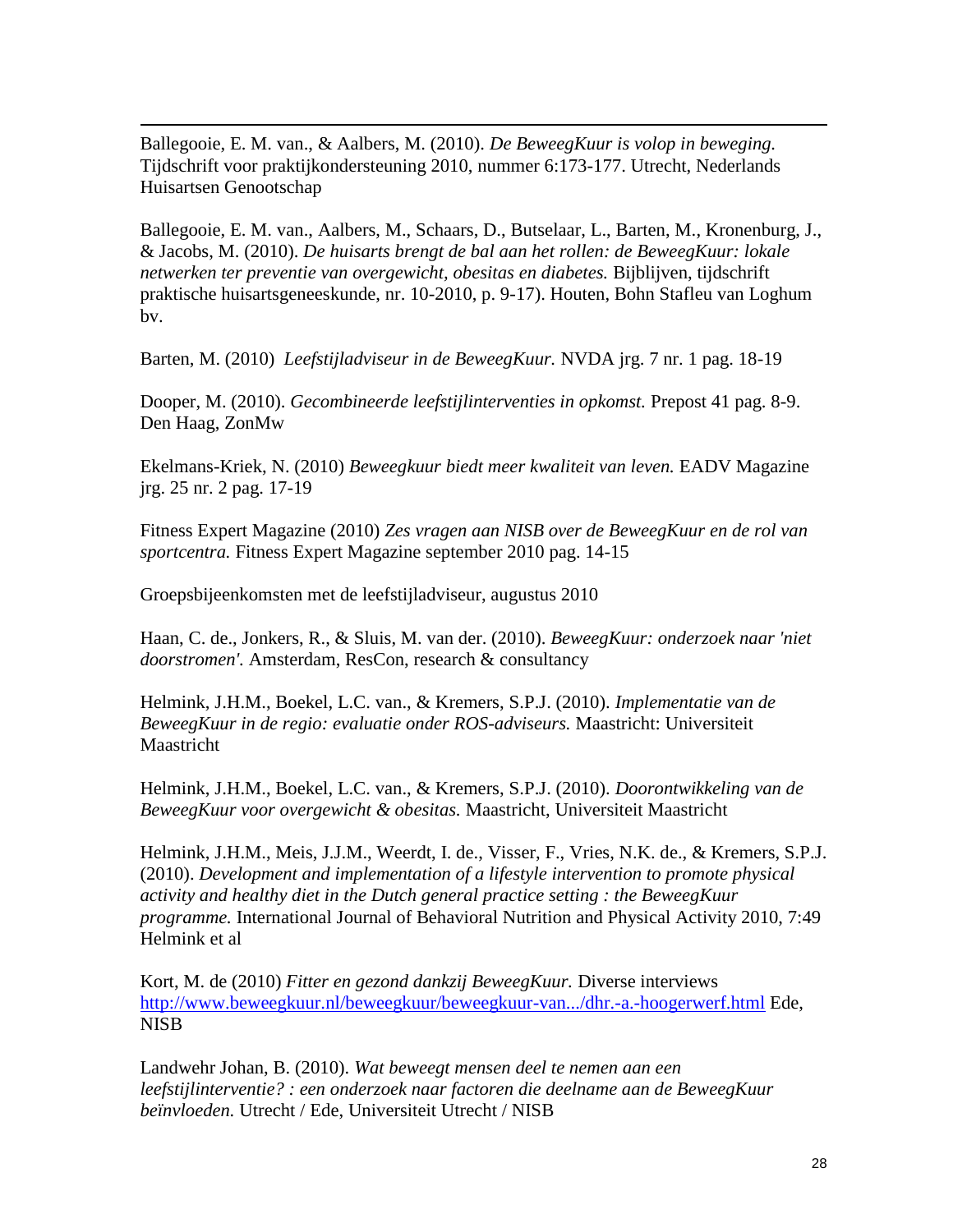NISB, (2010). *BeweegKuur: (a course of exercise) working towards a healthier and more active lifestyle.* Ede, NISB (Brochure)

Ritsema, G. (2010) *Diabetes type 2 beter in actie?* Medisch Contact 2010 nr. 7 pag. 36

Boelsma, M. (2011) *Dr. Yep Zorggids 2011: Bewegen als medicijn.* Dr. Yep Zorggids 2011

Linmans, J.J., Spigt, M.G., & Deneer, L. (2011). *Effect of lifestyle intervention for people with diabetes or prediabetes in real-world primary care : propensity score analysis.* BMC Familiy practice 2011, 13 Sept.

## **2. Projectdocumenten**

 $\overline{a}$ 

|                                  | <b>Auteur</b> | <b>Type document</b> | <b>Plaats</b>       | <b>Datum</b>             |
|----------------------------------|---------------|----------------------|---------------------|--------------------------|
| Projectplan BeweegKuur           | <b>NISB</b>   | Notulen en agenda    | Bennekom            | December 2007            |
| Stuurgroep BeweegKuur            | <b>NISB</b>   | Notulen en agenda    | Utrecht             | 1 oktober 2008           |
| Stuurgroep BeweegKuur            | <b>NISB</b>   | Notulen en agenda    | Utrecht             | 19 april 2010            |
| Stuurgroep BeweegKuur            | <b>NISB</b>   | Notulen en agenda    | Ede                 | 15 november 2010         |
| Externe projectgroep             | <b>NISB</b>   | Notulen en agenda    | Utrecht             | 9 januari 2008           |
| Externe projectgroep             | <b>NISB</b>   | Notulen en agenda    | Utrecht             | 2 april 2008             |
| Externe projectgroep             | <b>NISB</b>   | Notulen en agenda    | Utrecht             | 10 juni 2008             |
| Externe projectgroep             | <b>NISB</b>   | Notulen en agenda    | Utrecht             | 23 september 2008        |
| Externe projectgroep             | <b>NISB</b>   | Notulen en agenda    | Utrecht             | 24 november 2008         |
| Externe projectgroep             | <b>NISB</b>   | Notulen en agenda    | Utrecht             | 26 januari 2009          |
| Externe projectgroep             | <b>NISB</b>   | Notulen en agenda    | Utrecht             | 10 maart 2009            |
| Externe projectgroep             | <b>NISB</b>   | Notulen en agenda    | Utrecht             | 8 september 2009         |
| Externe projectgroep             | <b>NISB</b>   | Notulen en agenda    | Utrecht             | 16 maart 2010            |
| Externe projectgroep             | <b>NISB</b>   | Notulen en agenda    | Utrecht             | 30 augustus 2010         |
| Interne projectgroep             | <b>NISB</b>   | Notulen en agenda    | Bennekom            | 18 december 2007         |
| Interne projectgroep             | <b>NISB</b>   | Notulen en agenda    | Bennekom            | 10 januari 2008          |
| Interne projectgroep             | <b>NISB</b>   | Notulen en agenda    | Utrecht             | 18 februari 2008         |
| Interne projectgroep             | <b>NISB</b>   | Notulen en agenda    | Bennekom            | 6 maart 2008             |
| Interne projectgroep             | <b>NISB</b>   | Notulen en agenda    | Utrecht             | 4 september 2008         |
| Interne projectgroep             | <b>NISB</b>   | Notulen en agenda    | Bennekom            | 6 augustus 2009          |
| Interim rapportage<br>BeweegKuur | <b>NISB</b>   | Rapportage           | Bennekom            | Januari 2008             |
| Interim rapportage<br>BeweegKuur | <b>NISB</b>   | Rapportage           | Bennekom            | Juli 2008                |
| Interim rapportage<br>BeweegKuur | <b>NISB</b>   | Rapportage           |                     | Bennekom   November 2008 |
| Interim rapportage<br>BeweegKuur | <b>NISB</b>   | Rapportage           | Bennekom   Mei 2009 |                          |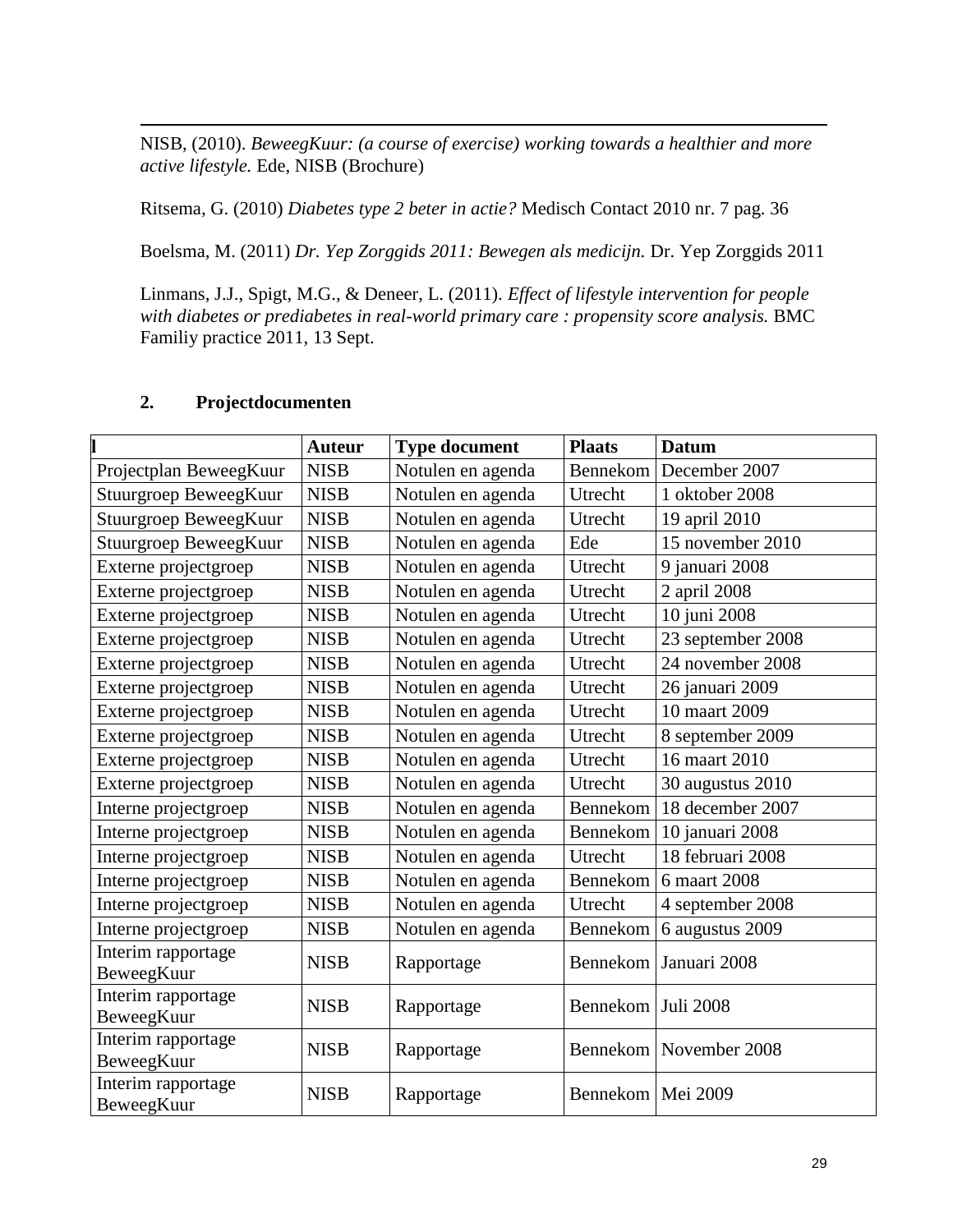| Interim rapportage<br>BeweegKuur                  | <b>NISB</b> | Rapportage |                      | Bennekom   Augustus 2009   |
|---------------------------------------------------|-------------|------------|----------------------|----------------------------|
| Interim rapportage<br>BeweegKuur                  | <b>NISB</b> | Rapportage |                      | Bennekom   November 2009   |
| Interim rapportage<br>BeweegKuur                  | <b>NISB</b> | Rapportage |                      | Bennekom   Februari 2010   |
| Interim rapportage<br>BeweegKuur                  | <b>NISB</b> | Rapportage | Bennekom   Mei 2010  |                            |
| Interim rapportage<br>BeweegKuur                  | <b>NISB</b> | Rapportage |                      | Bennekom   Augustus 2010   |
| Interim rapportage<br>BeweegKuur                  | <b>NISB</b> | Rapportage | Ede                  | November 2010              |
| Meerjarenplan 2009                                | <b>NISB</b> | Rapportage |                      | Bennekom   November 2008   |
| Meerjarenplan 2009-2011                           | <b>NISB</b> | Rapportage | Bennekom             | Maart 2010                 |
| Meerjarenplan 2010-2011                           | <b>NISB</b> | Rapportage | Bennekom             | Mei 2010                   |
| Procesevaluatie<br>UniMaas 2008                   | Unimaas     | Rapportage |                      | Bennekom   Februari 2009   |
| Onderzoek<br>wetenschappelijke<br>onderbouwing BK | ResCon      | Rapportage | Bennekom   Juni 2009 |                            |
| Actie overleg VWS                                 | <b>NISB</b> | Rapportage | Den Haag             | 13 september 2010          |
| <b>Overleg VWS</b>                                | <b>NISB</b> | Notulen    | Den Haag             | 6 augustus 2009            |
| Communicatieplan<br>BeweegKuur                    | <b>NISB</b> | Rapportage | Bennekom   Juli 2008 |                            |
| Afspraken Topoverleg<br><b>VWS</b>                | <b>NISB</b> | notitie    |                      | Bennekom   20 oktober 2008 |
| Afspraken Topoverleg                              |             | notitie    |                      | Bennekom 3 november 2008   |
| <b>VWS</b>                                        | <b>NISB</b> |            |                      |                            |

3. Nieuwsbrieven, websites en communicatieve en PR uitingen.

| Nieuwsbrief | <b>NISB</b> | Nieuwsbrief | <b>Bennekom</b> | Nummer 4   24 augustus 2009        |  |
|-------------|-------------|-------------|-----------------|------------------------------------|--|
| BeweegKuur  |             |             |                 |                                    |  |
| Nieuwsbrief | <b>NISB</b> | Nieuwsbrief | Bennekom        | Nummer 1   10 februari 2010        |  |
| BeweegKuur  |             |             |                 |                                    |  |
| Nieuwsbrief | <b>NISB</b> | Nieuwsbrief | Bennekom/       | Update   Besluitvorming BeweegKuur |  |
| BeweegKuur  |             |             |                 |                                    |  |
| Nieuwsbrief | <b>NISB</b> | Nieuwsbrief | Ede             | Nummer 3   02 juni 2010            |  |
| BeweegKuur  |             |             |                 |                                    |  |